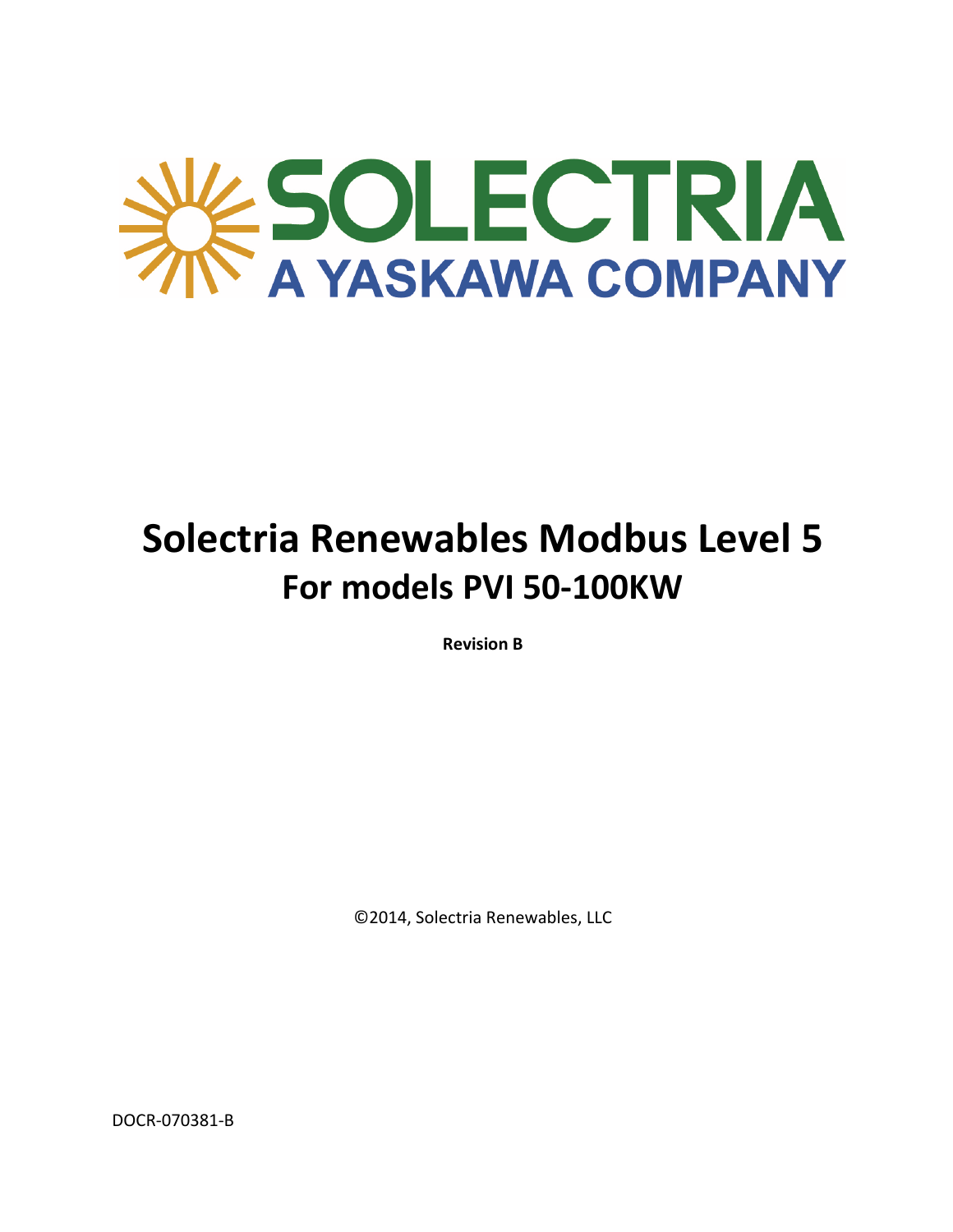# **Table of Contents**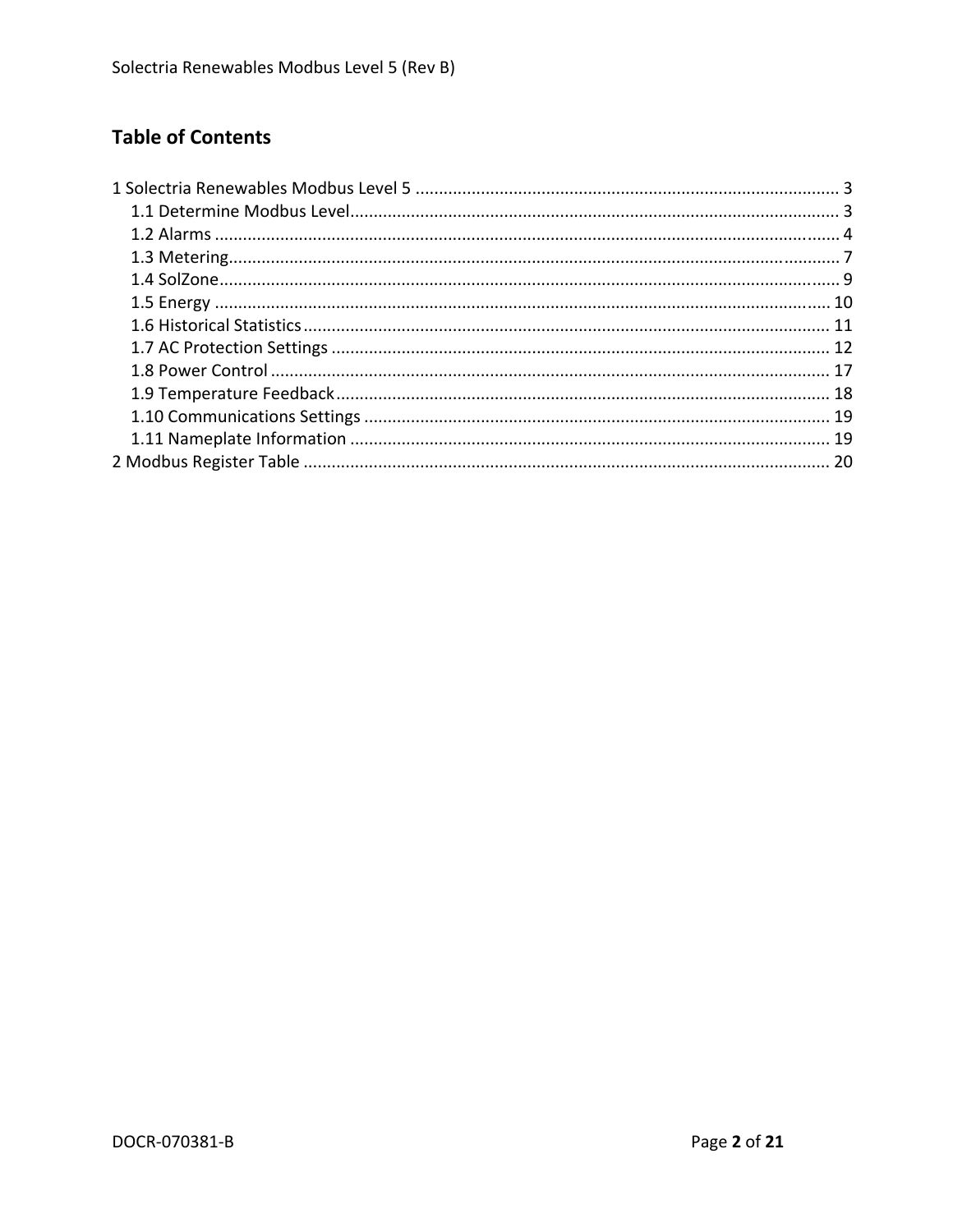# **1 Solectria Renewables Modbus Level 5**

Introduction:

This manual explains the Modbus protocol in use for Solectria inverters and equipment. This does not include the history of Modbus or the details regarding the creation of the protocols. It is expected that the person(s) reading this manual have a clear understanding of Modbus. Each register/data point contains a raw 16‐bit signed or unsigned number. The appropriate multiplier must be applied to each word to obtain the scaled representation. Each word is ordered {MSB, LSB}.

Registers can be read using Modbus function code three (3) and certain registers can be written with Modbus function code six (6). Offsets are as given. The equivalent Modicon register is also provided (Offset+40001).

### **1.1 Determine Modbus Level**

Various Modbus levels are available on inverters produced by Solectria Renewables, depending on inverter model and firmware release. The Modbus level can be determined by performing a Modbus read (function 3) to Offset 38. All inverters implementing this particular Modbus level will return a value of five (5) for this register.

|  | <b>Modbus Level Supported</b> |  |
|--|-------------------------------|--|
|  |                               |  |

| <b>Modbus Offset:</b>    | 38                                                         |
|--------------------------|------------------------------------------------------------|
| <b>Modicon Register:</b> | 40039                                                      |
| Type:                    | int16u                                                     |
| Write:                   | Nο                                                         |
| Data Value:              |                                                            |
| Description:             | Indicates Modbus Level supported by a particular inverter. |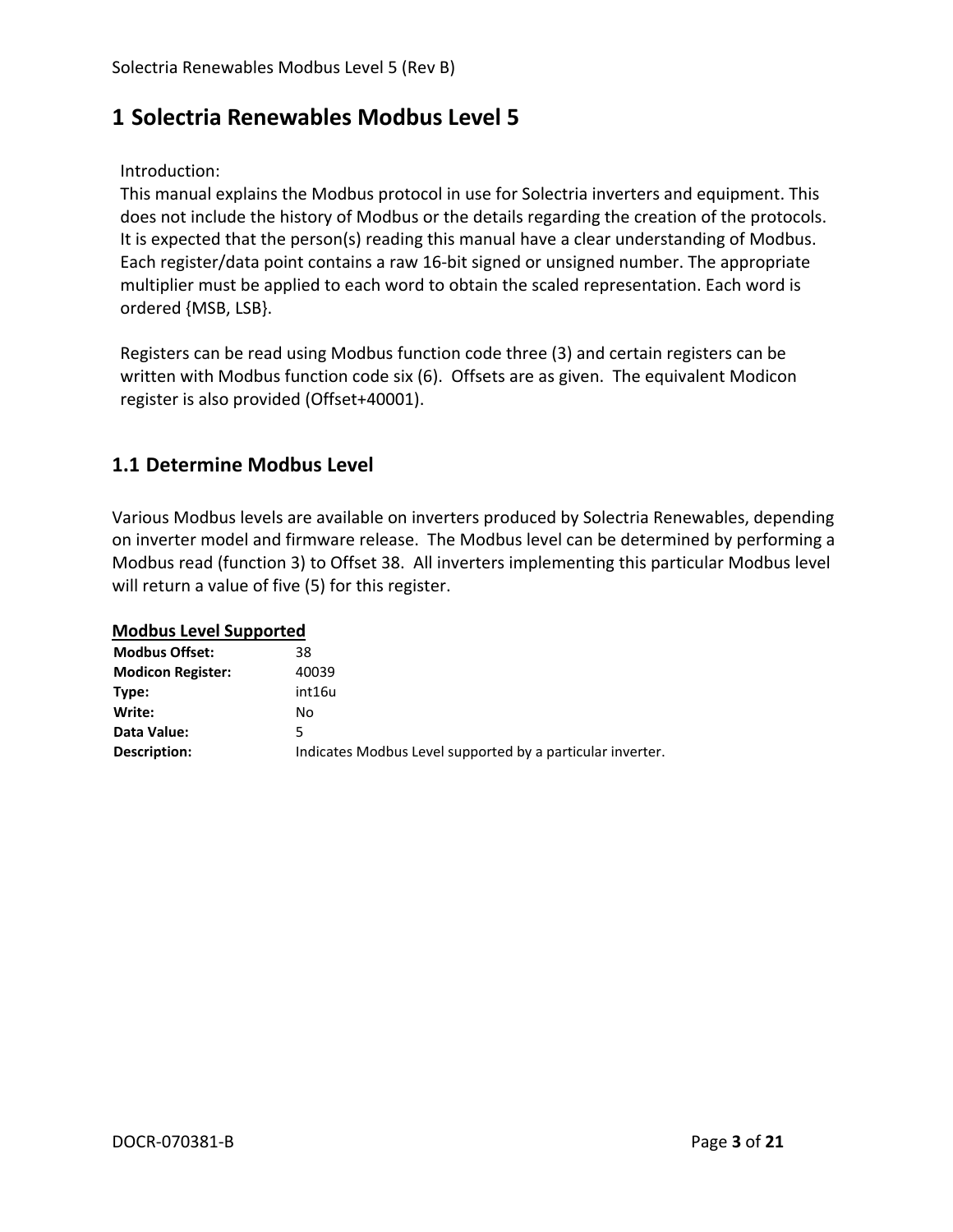### **1.2 Alarms**

### **Critical Alarms**

| <b>Modbus Offset:</b>    | 15                            |
|--------------------------|-------------------------------|
| <b>Modicon Register:</b> | 40016                         |
| Type:                    | int16u                        |
| Write:                   | No                            |
| <b>Memory Type:</b>      |                               |
| Data Value (Min/Max):    | 0/65535                       |
| Description:             | See Alarm Definitions Below - |

| Description    | <b>Critical Alarms</b>                   |                              |                                |
|----------------|------------------------------------------|------------------------------|--------------------------------|
| <b>Bit</b>     | <b>Detailed Alarm Description</b>        | <b>AC Power</b><br>Produced? | <b>Site Visit Recommended?</b> |
| 15             | Reserved                                 |                              |                                |
| 14             | Reserved                                 |                              |                                |
| 13             | Reserved                                 | $\qquad \qquad \blacksquare$ |                                |
| 12             | Reserved                                 | $\overline{\phantom{0}}$     |                                |
| 11             | Reserved                                 | $\overline{\phantom{0}}$     |                                |
| 10             | Reserved                                 |                              |                                |
| 9              | Open Phase Failure                       | <b>No</b>                    | $No*$                          |
| 8              | <b>VAC Sense Circuit Failure</b>         | <b>No</b>                    | Yes                            |
| 7              | <b>Ground Fault Failure</b>              | <b>No</b>                    | Yes                            |
| 6              | Reserved                                 | $\overline{\phantom{0}}$     |                                |
| 5              | <b>AC Current Sensor Circuit Failure</b> | <b>No</b>                    | Yes                            |
| 4              | <b>Contactor Failure</b>                 | <b>No</b>                    | Yes                            |
| 3              | Power Stage Desaturation                 | <b>No</b>                    | Yes                            |
| $\overline{2}$ | Power Stage Over Temperature             | <b>No</b>                    | Yes                            |
| $\mathbf{1}$   | <b>AC Contactor Opened</b>               | No                           | Yes                            |
| 0              | Temperature Sensor Failure               | No                           | Yes                            |

\* Open phase alerts may be due to temporary grid disturbances not related to the Inverter. In case of open phase alerts that do not clear, a site visit is required to investigate.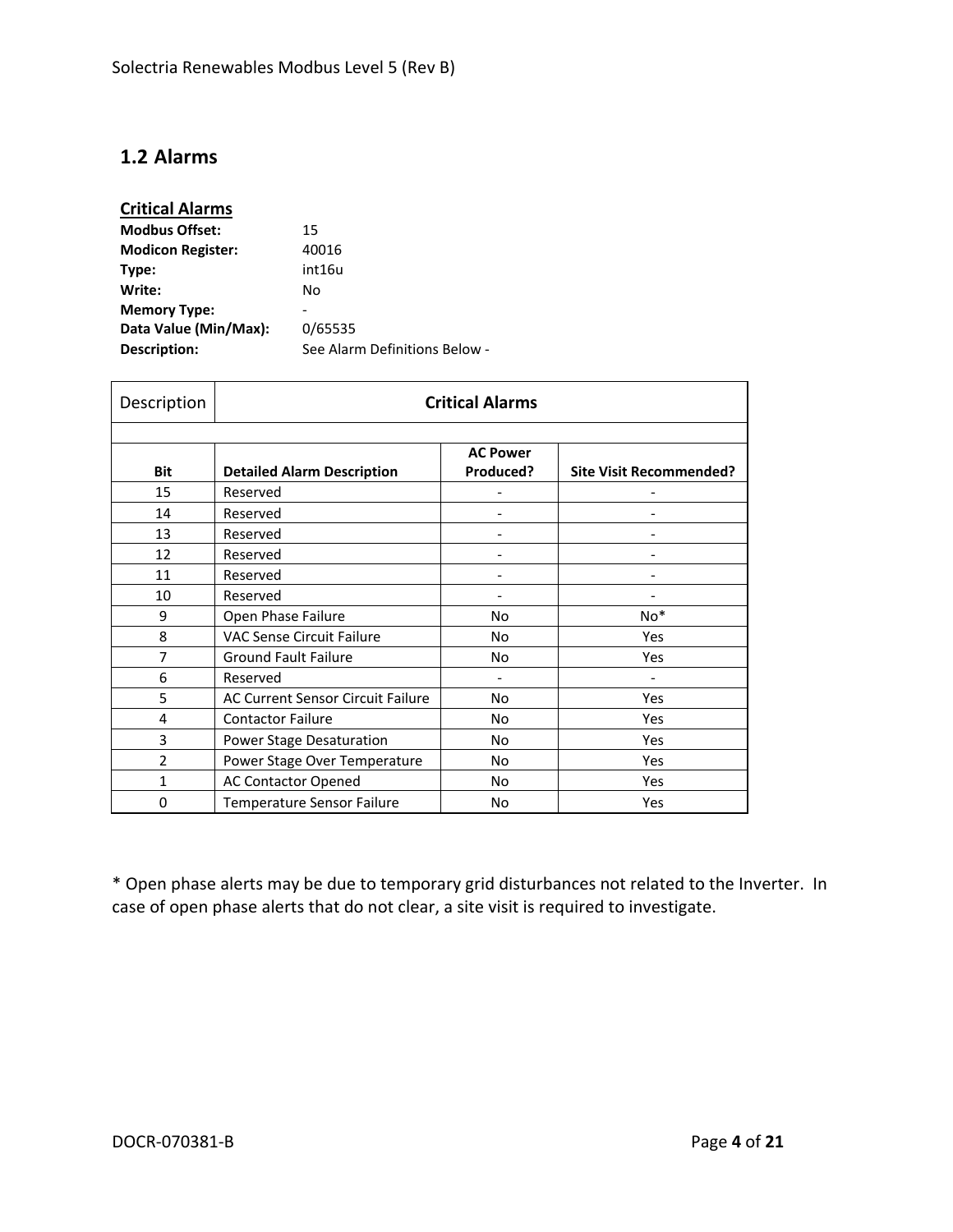Solectria Renewables Modbus Level 5 (Rev B)

| 16                            |
|-------------------------------|
| 40017                         |
| int16u                        |
| N٥                            |
|                               |
| 0/65535                       |
| See Alarm Definitions Below - |
|                               |

| Description  | <b>Informative Alarms 1</b>       |                              |                                |
|--------------|-----------------------------------|------------------------------|--------------------------------|
| Bit          | <b>Detailed Alarm Description</b> | <b>AC Power</b><br>Produced? | <b>Site Visit Recommended?</b> |
| 15           | Reserved                          |                              |                                |
| 14           | Reserved                          |                              |                                |
| 13           | AC Frequency High                 | No                           | No                             |
| 12           | AC Frequency Low                  | No                           | No                             |
| 11           | Fan Life Reached                  | Yes                          | Yes                            |
| 10           | Waiting for More DC Power         | No.                          | No                             |
| 9            | <b>Waiting for Restart</b>        | No                           | No                             |
| 8            | <b>Power Conversion De-Rated</b>  | Yes                          | No.                            |
| 7            | Reserved                          |                              |                                |
| 6            | Low DC Power Condition            | No                           | No                             |
| 5            | AC Voltage Critical High          | No                           | No                             |
| 4            | AC Voltage High                   | No                           | No                             |
| 3            | AC Voltage Low                    | No.                          | <b>No</b>                      |
| 2            | <b>AC Voltage Critical Low</b>    | No                           | No.                            |
| $\mathbf{1}$ | DC Voltage High                   | No                           | No                             |
| 0            | DC voltage Low                    | No                           | No                             |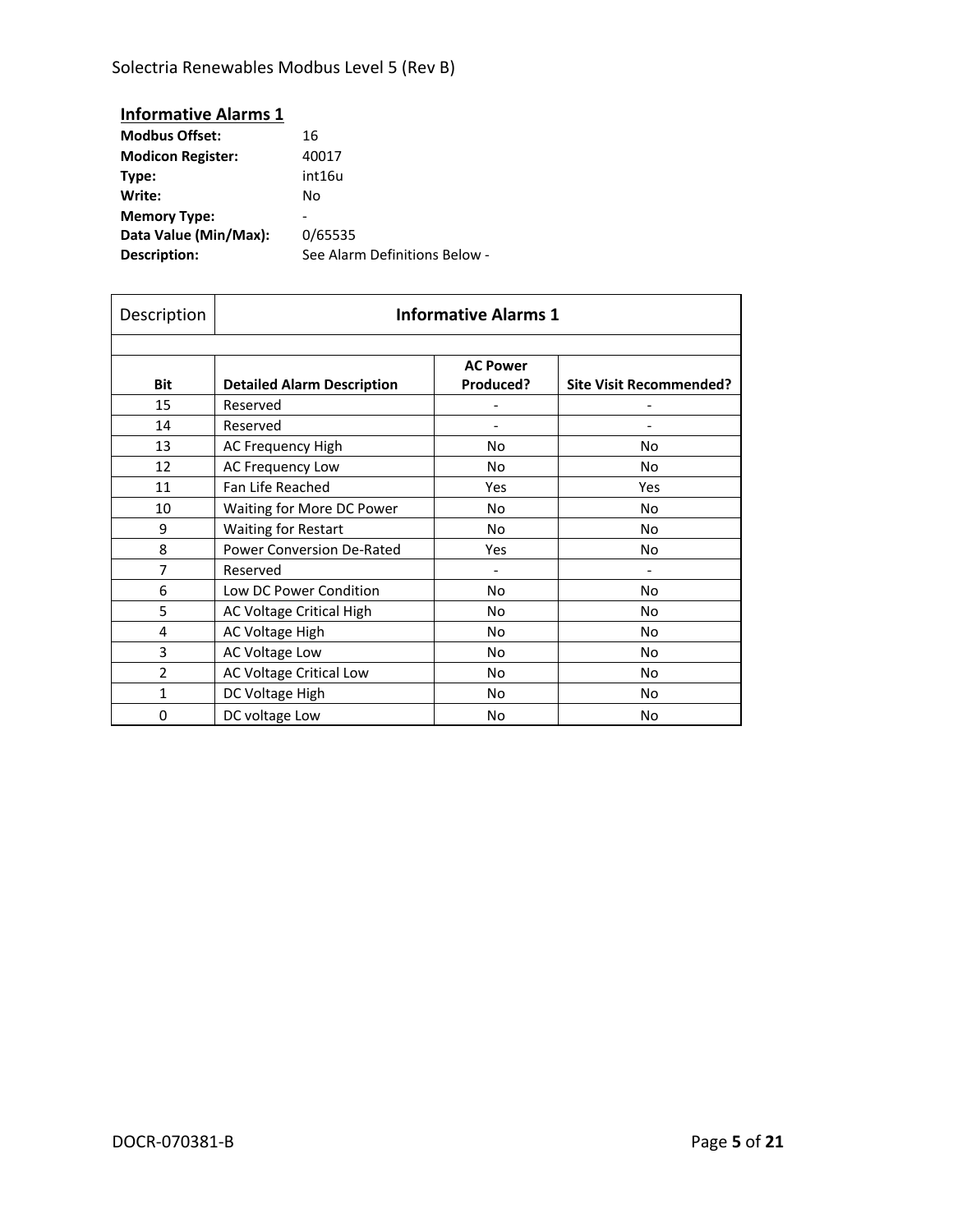Solectria Renewables Modbus Level 5 (Rev B)

| 18                            |
|-------------------------------|
| 40019                         |
|                               |
| int16u                        |
| No                            |
| -                             |
| 0/65535                       |
| See Alarm Definitions Below - |
|                               |

| Description    | <b>Inverter Status</b>            |                 |                   |
|----------------|-----------------------------------|-----------------|-------------------|
|                |                                   |                 |                   |
|                |                                   | <b>AC Power</b> | <b>Site Visit</b> |
| <b>Bit</b>     | <b>Detailed Alarm Description</b> | Produced?       | Recommended?      |
| 15             | Reserved                          |                 |                   |
| 14             | Reserved                          |                 |                   |
| 13             | Reserved                          |                 |                   |
| 12             | Reserved                          |                 |                   |
| 11             | Reserved                          |                 |                   |
| 10             | Reserved                          |                 |                   |
| 9              | Reserved                          |                 |                   |
| 8              | Reserved                          |                 |                   |
| 7              | Reserved                          |                 |                   |
| 6              | 460 Core                          | Yes             | N <sub>o</sub>    |
| 5              | Reserved                          |                 |                   |
| 4              | PVI 50-100KW Family               | Yes             | N <sub>o</sub>    |
| 3              | With Neutral Output               | Yes             | No                |
| $\overline{2}$ | Max PF / Phase Angle Reached      | Yes             | No                |
| $\mathbf{1}$   | Max Reactive Power Reached        | Yes             | No                |
| 0              | Real Power Remotely De-rating     | Yes             | No                |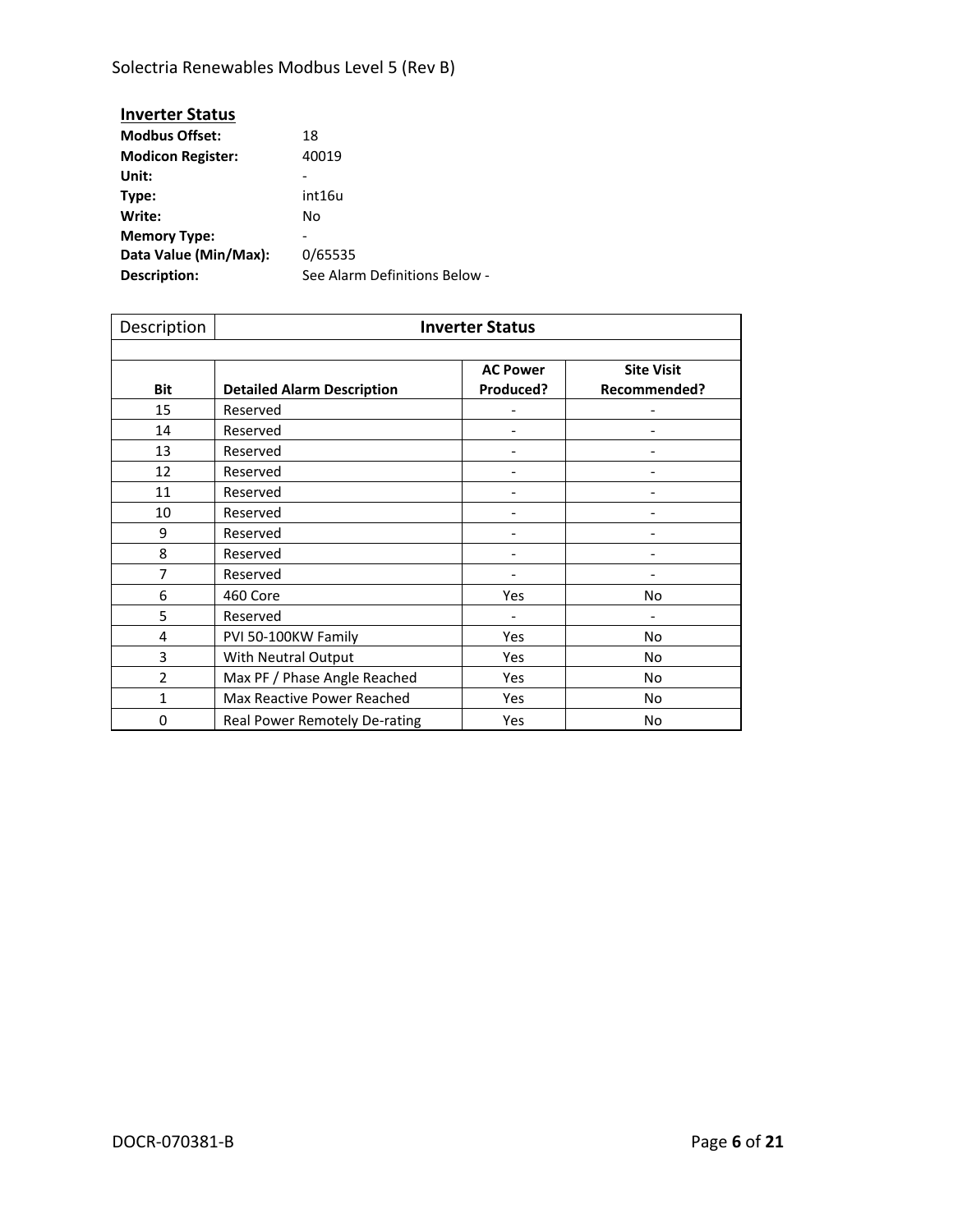# **1.3 Metering**

### **DC Voltage**

| <b>Modbus Offset:</b>          | 0                                   |
|--------------------------------|-------------------------------------|
| <b>Modicon Register:</b>       | 40001                               |
| Unit:                          | v                                   |
| Type:                          | int16s                              |
| Write:                         | No                                  |
| <b>Memory Type:</b>            |                                     |
| <b>Multiplier:</b>             | 0.1953125                           |
| Data Value (Min/Max):          | 0/3584                              |
| <b>Scaled Value (Min/Max):</b> | 0/700                               |
| Description:                   | Measured DC input voltage in Volts. |

#### **Apparent AC Power Output**

| <b>Modbus Offset:</b>    | 1                                    |
|--------------------------|--------------------------------------|
| <b>Modicon Register:</b> | 40002                                |
| Unit:                    | VA                                   |
| Type:                    | int16s                               |
| Write:                   | No                                   |
| <b>Memory Type:</b>      |                                      |
| <b>Multiplier:</b>       | 19.5312500                           |
| Data Value (Min/Max):    | 0/5888                               |
| Scaled Value (Min/Max):  | 0/115000                             |
| Description:             | Measured apparent power output in VA |

#### **AC Grid Frequency**

| <b>Modbus Offset:</b>    | 2                             |
|--------------------------|-------------------------------|
| <b>Modicon Register:</b> | 40003                         |
| Unit:                    | Hz                            |
| Type:                    | int16u                        |
| Write:                   | No                            |
| <b>Memory Type:</b>      |                               |
| <b>Multiplier:</b>       | 0.0488280                     |
| Data Value (Min/Max):    | 0/1290                        |
| Scaled Value (Min/Max):  | 0.0/63.0                      |
| Description:             | Measured grid frequency in Hz |

#### **L1‐to‐L2 AC Voltage**

| <b>Modbus Offset:</b>    | 4                                      |
|--------------------------|----------------------------------------|
| <b>Modicon Register:</b> | 40005                                  |
| Unit:                    | v                                      |
| Type:                    | int16s                                 |
| Write:                   | No                                     |
| <b>Memory Type:</b>      |                                        |
| <b>Multiplier:</b>       | 0.1953125                              |
| Data Value (Min/Max):    | 0/3686                                 |
| Scaled Value (Min/Max):  | 0/720                                  |
| Description:             | Line-to-line voltage between L1 and L2 |

DOCR‐070381‐B Page **7** of **21**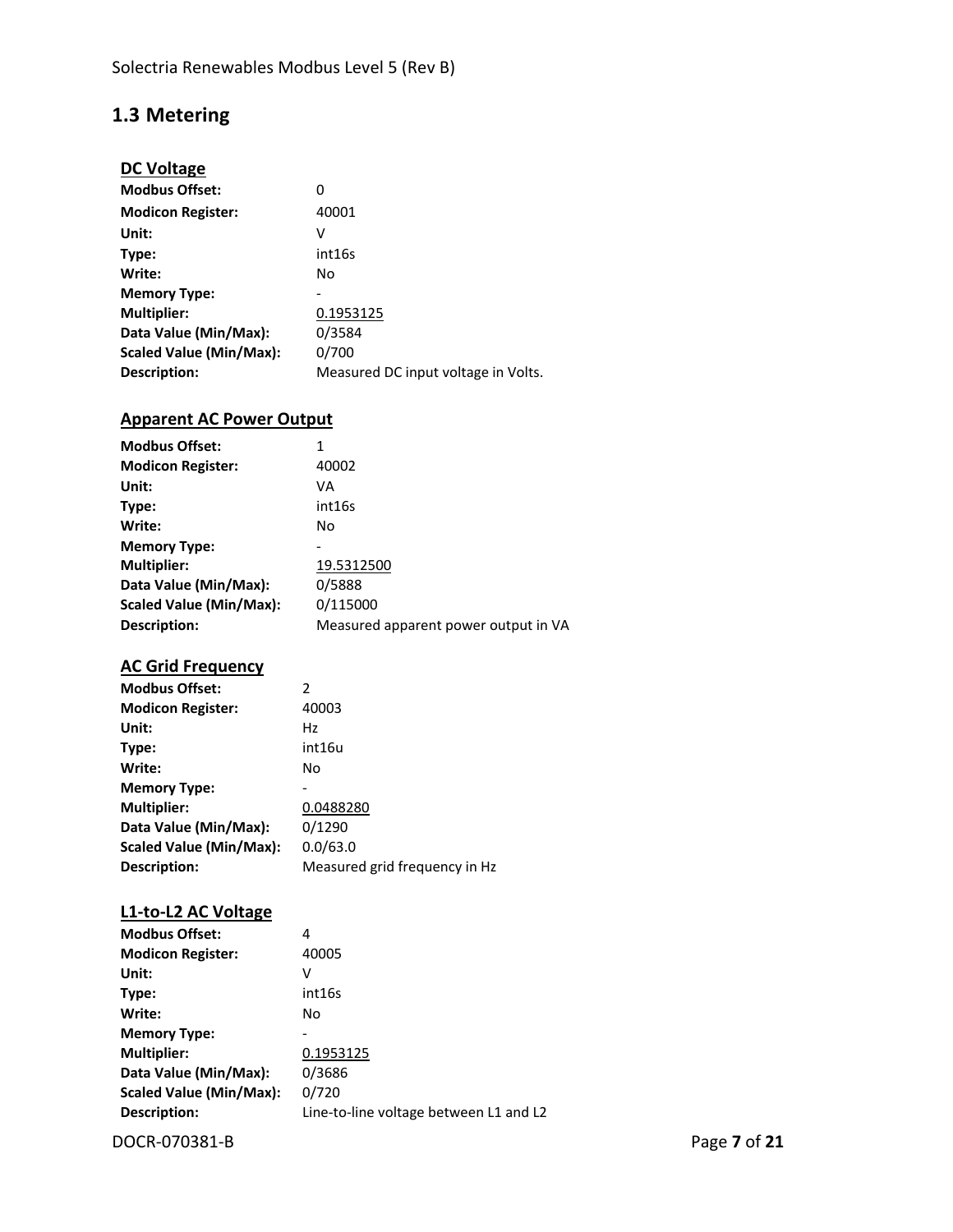#### **L2‐to‐L3 AC Voltage**

| <b>Modbus Offset:</b>    | 5                                      |
|--------------------------|----------------------------------------|
| <b>Modicon Register:</b> | 40006                                  |
| Unit:                    | V                                      |
| Type:                    | int16s                                 |
| Write:                   | No                                     |
| <b>Memory Type:</b>      |                                        |
| <b>Multiplier:</b>       | 0.1953125                              |
| Data Value (Min/Max):    | 0/3686                                 |
| Scaled Value (Min/Max):  | 0/720                                  |
| Description:             | Line-to-line voltage between L2 and L3 |

### **L1‐to‐L3 AC Voltage**

| <b>Modbus Offset:</b>    | 6                                      |
|--------------------------|----------------------------------------|
| <b>Modicon Register:</b> | 40007                                  |
| Unit:                    | v                                      |
| Type:                    | int16s                                 |
| Write:                   | No                                     |
| <b>Memory Type:</b>      |                                        |
| <b>Multiplier:</b>       | 0.1953125                              |
| Data Value (Min/Max):    | 0/3686                                 |
| Scaled Value (Min/Max):  | 0/720                                  |
| Description:             | Line-to-line voltage between L1 and L3 |

### **Phase Sequence**

| <b>Modbus Offset:</b>    |                                        |
|--------------------------|----------------------------------------|
| <b>Modicon Register:</b> | 40008                                  |
| Unit:                    |                                        |
| Type:                    | int16u                                 |
| Write:                   | No                                     |
| <b>Memory Type:</b>      |                                        |
| Data Value (Min/Max):    | 0/2                                    |
| Description:             | Phase sequence of 3 phase system.      |
|                          | 0: Not Locked; 1:CW (ABC); 2:CCW (ACB) |

#### **Inverter Output Current Average**

| <b>Modbus Offset:</b>    | 93                                          |
|--------------------------|---------------------------------------------|
| <b>Modicon Register:</b> | 40094                                       |
| Unit:                    | А                                           |
| Type:                    | int16s                                      |
| Write:                   | No                                          |
| <b>Memory Type:</b>      |                                             |
| <b>Multiplier:</b>       | 0.0976563                                   |
| Data Value (Min/Max):    | 0/2990                                      |
| Scaled Value (Min/Max):  | 0/292                                       |
| Description:             | Average output current of all three phases. |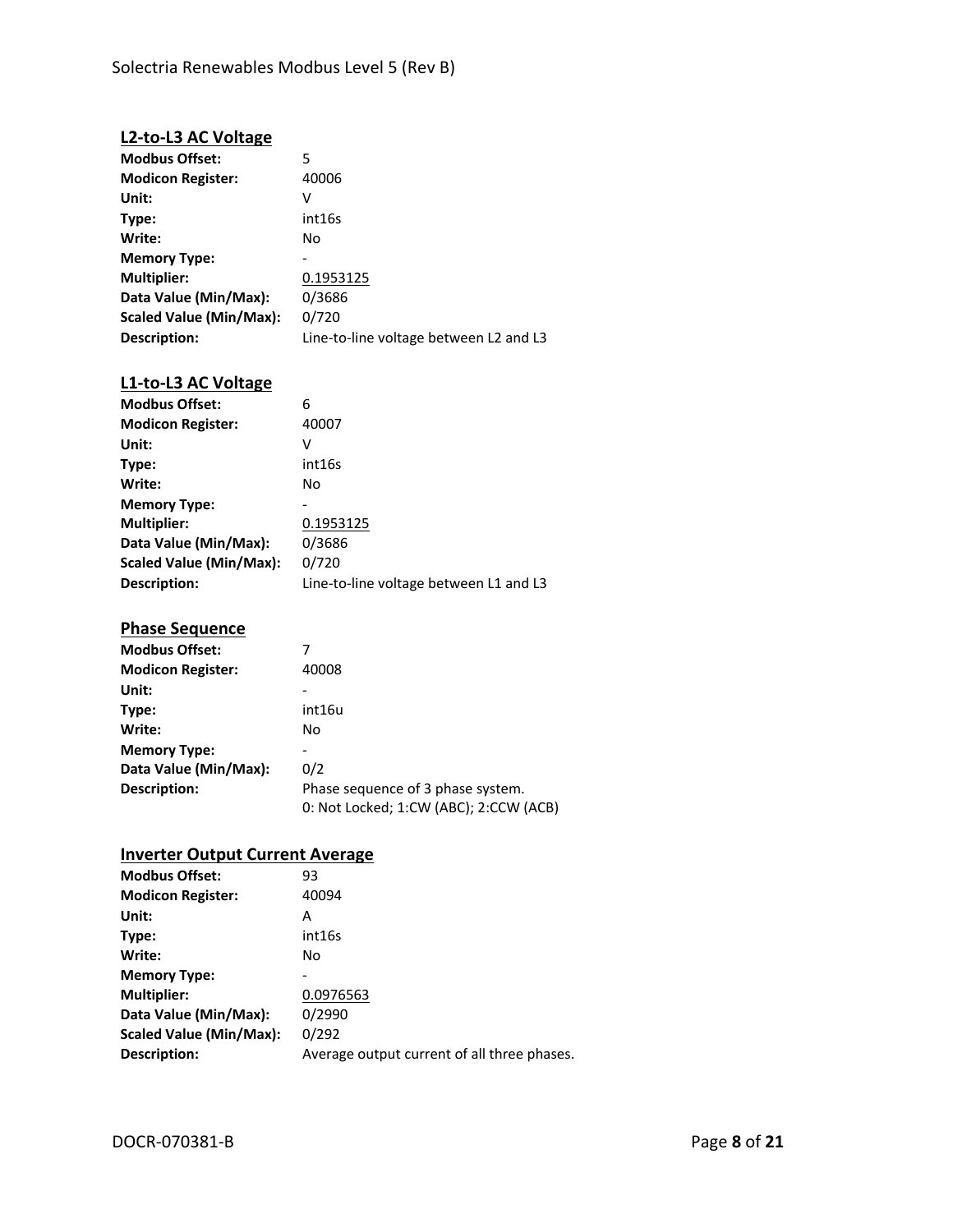### **1.4 SolZone**

This group contains the measured PV zone currents. SolZone current measurement is an optional feature that may not be present on all units.

#### **Zone 1‐8 DC Current**

| <b>Modbus Offset:</b>    | 20-27                                                              |
|--------------------------|--------------------------------------------------------------------|
| <b>Modicon Register:</b> | 40021-40028                                                        |
| Unit:                    | А                                                                  |
| Type:                    | int16s                                                             |
| Write:                   | No.                                                                |
| <b>Memory Type:</b>      |                                                                    |
| <b>Multiplier:</b>       | 0.1000000                                                          |
| Data Value (Min/Max):    | 0/2000                                                             |
| Scaled Value (Min/Max):  | 0/200                                                              |
| Description:             | Measured PV zone currents in Amps.                                 |
|                          | A value of 32768 (8000h) means that SolZone sensor is disconnected |

| <b>Total Current All Zones</b> |                                                                                  |
|--------------------------------|----------------------------------------------------------------------------------|
| <b>Modbus Offset:</b>          | 28                                                                               |
| <b>Modicon Register:</b>       | 40029                                                                            |
| Unit:                          | А                                                                                |
| Type:                          | int16s                                                                           |
| Write:                         | No.                                                                              |
| <b>Memory Type:</b>            |                                                                                  |
| <b>Multiplier:</b>             | 0.1000000                                                                        |
| Data Value (Min/Max):          | 0/16000                                                                          |
| Scaled Value (Min/Max):        | 0/1600                                                                           |
| Description:                   | Sum of PV zone currents.                                                         |
|                                | A value of 32768 (8000h) means that none of the SolZone sensors are<br>connected |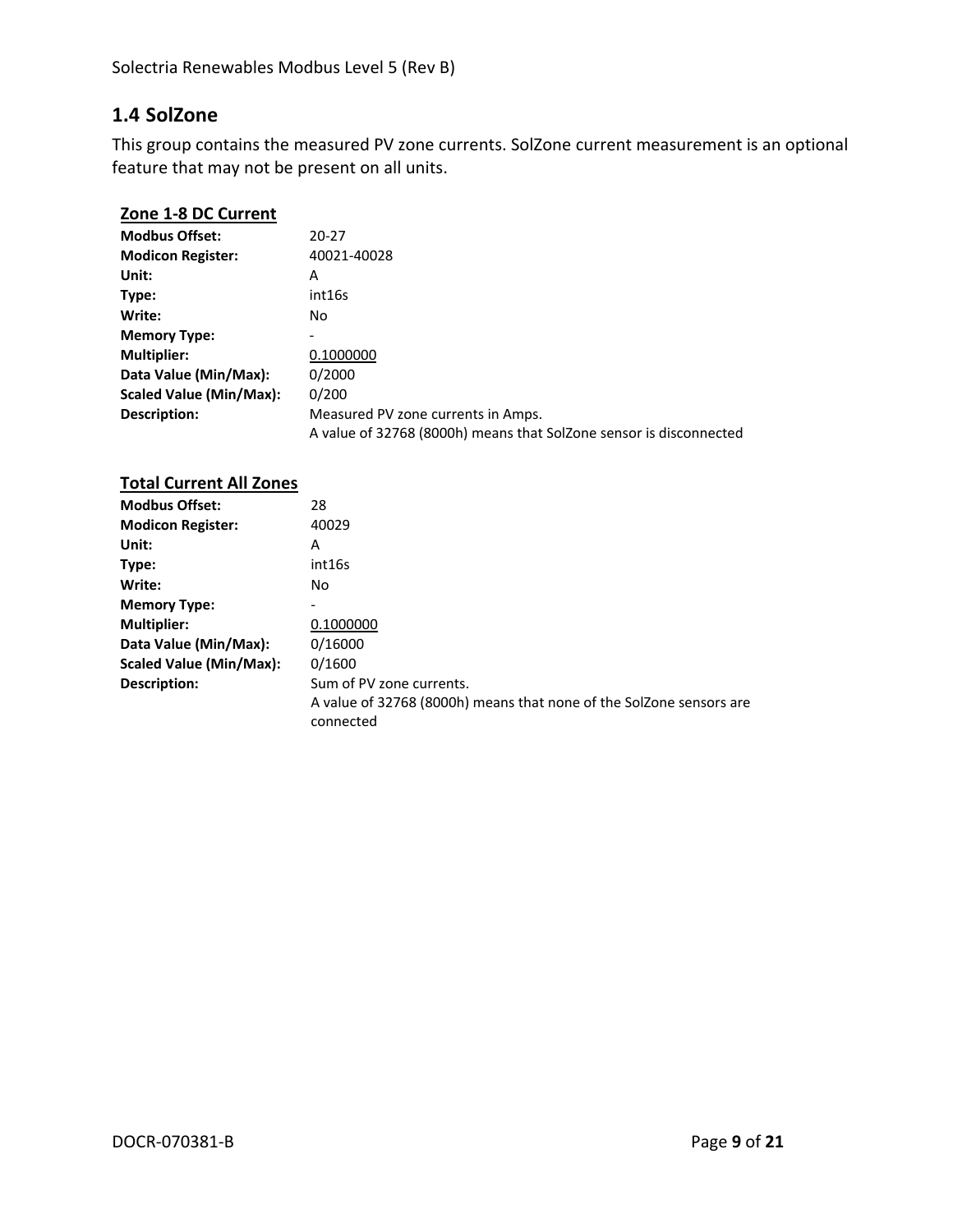# **1.5 Energy**

### **AC Energy MSW**

| <b>Modbus Offset:</b>    | 8                                                     |
|--------------------------|-------------------------------------------------------|
| <b>Modicon Register:</b> | 40009                                                 |
| Unit:                    | kWh                                                   |
| Type:                    | int16u                                                |
| Write:                   | No.                                                   |
| <b>Memory Type:</b>      | -                                                     |
| <b>Multiplier:</b>       | 0.1000000                                             |
| Data Value (Min/Max):    | 0/65535                                               |
| Scaled Value (Min/Max):  | 0/6553                                                |
| Description:             | Total AC energy generated over inverter's lifetime.   |
|                          | Cumulative Energy AC Energy=((MSW*65536) + LSW) * 0.1 |

#### **AC Energy LSW**

| <b>Modbus Offset:</b>    | 9                                                                                                            |
|--------------------------|--------------------------------------------------------------------------------------------------------------|
| <b>Modicon Register:</b> | 40010                                                                                                        |
| Unit:                    | kWh                                                                                                          |
| Type:                    | int16u                                                                                                       |
| Write:                   | No.                                                                                                          |
| <b>Memory Type:</b>      | -                                                                                                            |
| <b>Multiplier:</b>       | 0.1000000                                                                                                    |
| Data Value (Min/Max):    | 0/65535                                                                                                      |
| Scaled Value (Min/Max):  | 0/6553                                                                                                       |
| Description:             | Total AC energy generated over inverter's lifetime.<br>Cumulative Energy AC Energy=((MSW*65536) + LSW) * 0.1 |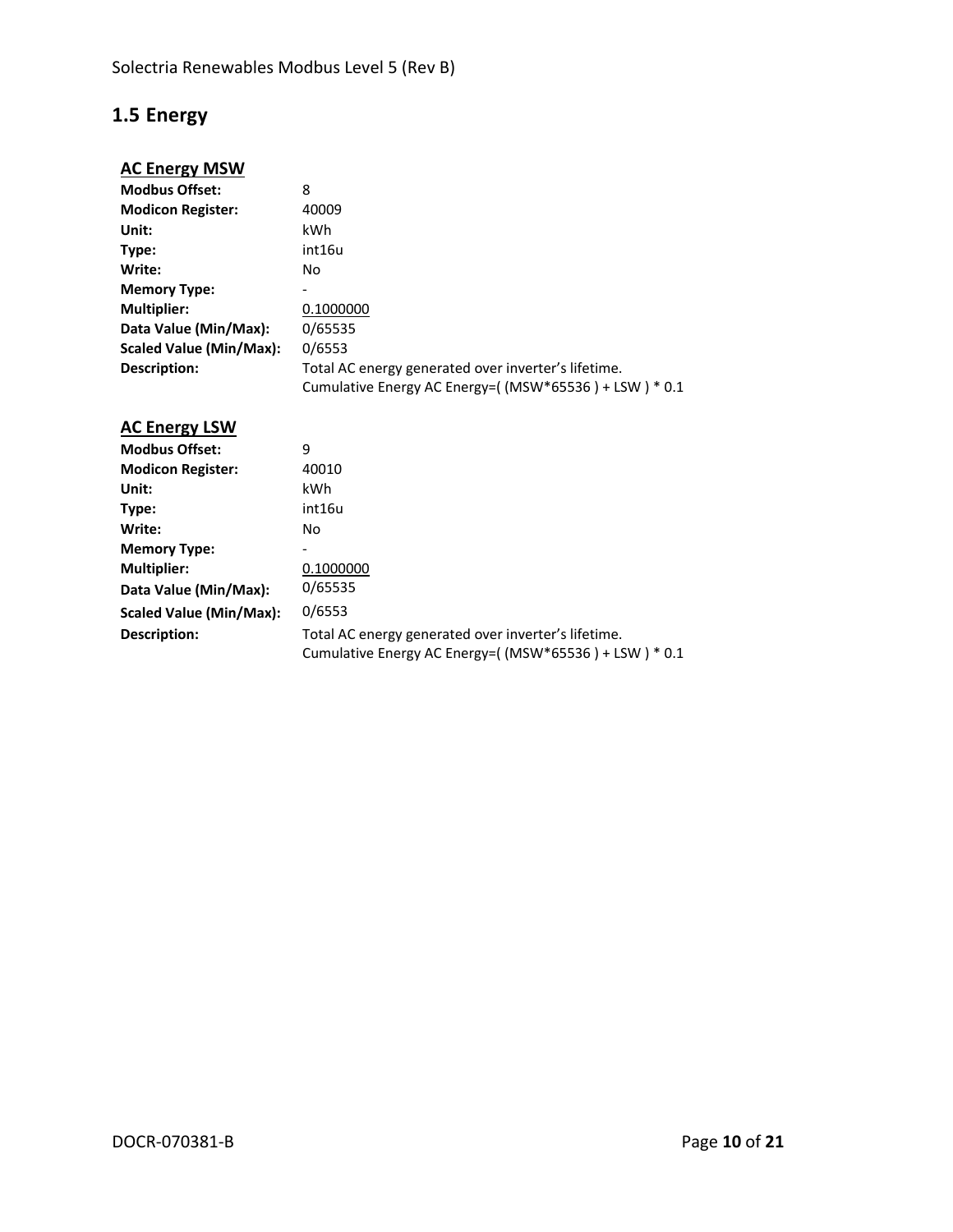# **1.6 Historical Statistics**

### **On‐Grid Hours**

| <b>Modbus Offset:</b>    | 11                                                                         |
|--------------------------|----------------------------------------------------------------------------|
| <b>Modicon Register:</b> | 40012                                                                      |
| Unit:                    | hour                                                                       |
| Type:                    | int16u                                                                     |
| Write:                   | No                                                                         |
| <b>Memory Type:</b>      |                                                                            |
| <b>Multiplier:</b>       | 1.0000000                                                                  |
| Data Value (Min/Max):    | 0/65535                                                                    |
| Scaled Value (Min/Max):  | 0/65535                                                                    |
| Description:             | Total hours the inverter has been connected to the grid over its lifetime. |

### **Fan On‐Time Hours**

| <b>Modbus Offset:</b>    | 12                                         |
|--------------------------|--------------------------------------------|
| <b>Modicon Register:</b> | 40013                                      |
| Unit:                    | hour                                       |
| Type:                    | int16u                                     |
| Write:                   | No                                         |
| <b>Memory Type:</b>      |                                            |
| <b>Multiplier:</b>       | 1.0000000                                  |
| Data Value (Min/Max):    | 0/65535                                    |
| Scaled Value (Min/Max):  | 0/65535                                    |
| Description:             | Total hours the fan has been in operation. |

### **AC Contactor Cycles**

| <b>Modbus Offset:</b>    | 13                                                                       |
|--------------------------|--------------------------------------------------------------------------|
| <b>Modicon Register:</b> | 40014                                                                    |
| Unit:                    |                                                                          |
| Type:                    | int16u                                                                   |
| Write:                   | No                                                                       |
| <b>Memory Type:</b>      |                                                                          |
| <b>Multiplier:</b>       | 1.0000000                                                                |
| Data Value (Min/Max):    | 0/65535                                                                  |
| Scaled Value (Min/Max):  | 0/65535                                                                  |
| Description:             | Total number of contactor cycles (on/off)<br>over the inverter lifetime. |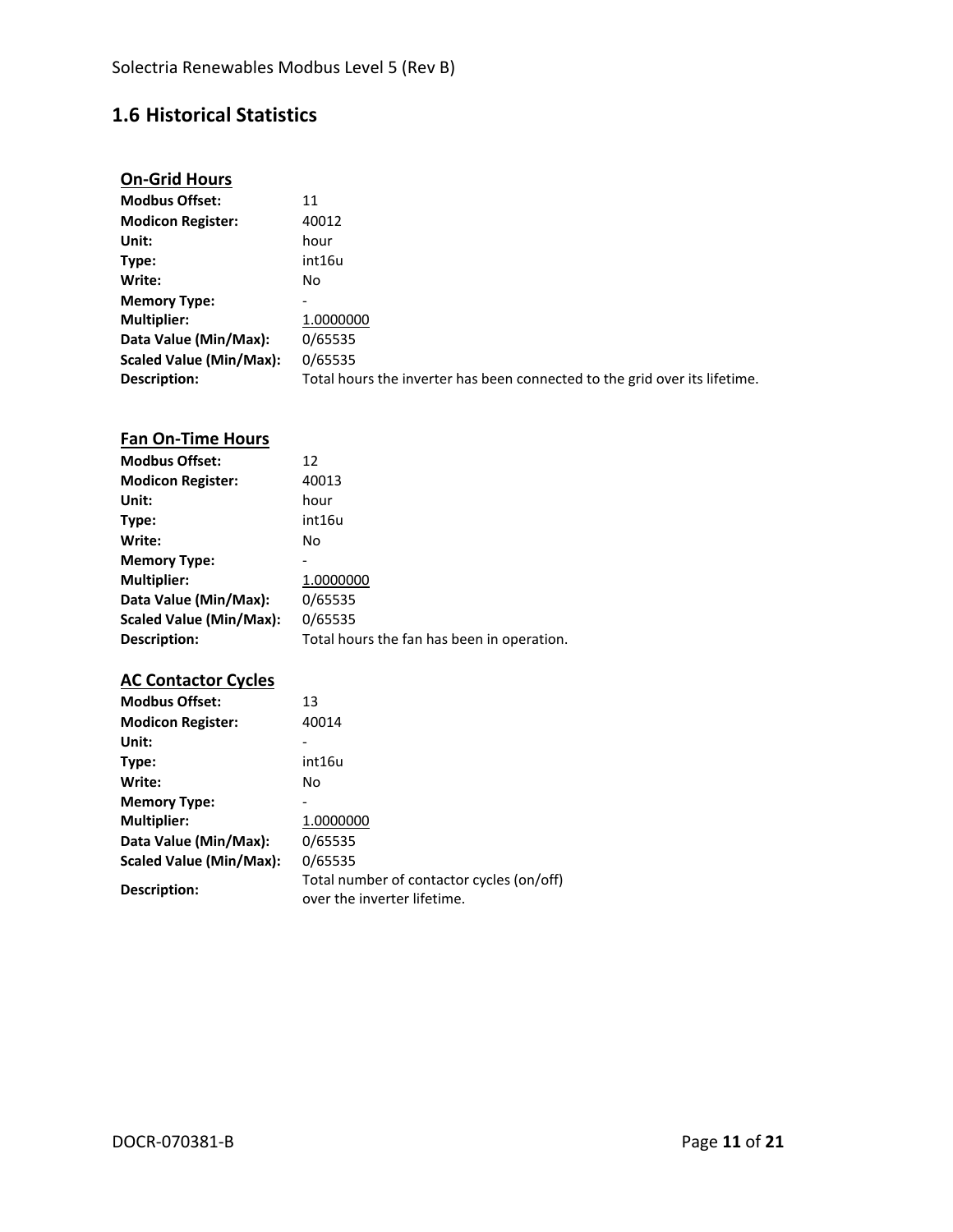### **1.7 AC Protection Settings**

The AC Protection Setting contains the trip levels and time delay parameters for the AC protection functions.

**WARNING:** The line voltage and frequency protection functions are preset to conform to UL‐1741 and IEEE‐1547 standards. The inverter is capable of operating outside these limits, but changing the settings could invalidate the NRTL listing.

| <b>AC Over Voltage Setting</b> |                                                                                                                                                                                                                 |
|--------------------------------|-----------------------------------------------------------------------------------------------------------------------------------------------------------------------------------------------------------------|
| <b>Modbus Offset:</b>          | 40                                                                                                                                                                                                              |
| <b>Modicon Register:</b>       | 40041                                                                                                                                                                                                           |
| Unit:                          | ٧                                                                                                                                                                                                               |
| Type:                          | int16s                                                                                                                                                                                                          |
| Write:                         | Yes                                                                                                                                                                                                             |
| <b>Memory Type:</b>            | Parameter. Setting remembered next day.                                                                                                                                                                         |
| <b>Multiplier:</b>             | 0.338291 if neutral sensing is not installed.                                                                                                                                                                   |
|                                | 0.1953125 if neutral sensing is installed.                                                                                                                                                                      |
| Value (min/max):               | 100% to 120% of the nominal voltage.                                                                                                                                                                            |
| Default:                       | 110% of the nominal voltage.                                                                                                                                                                                    |
| Description:                   | Voltage level that the line voltage feedback has to be above, for the time<br>specified by 'AC Over Voltage Clearing time' (Offset 48) parameter for an 'AC<br>Voltage High' fault (Offset 16, Bit 4) to occur. |

#### **AC Critical Over Voltage Setting**

| <b>Modbus Offset:</b>    | 41                                                                            |
|--------------------------|-------------------------------------------------------------------------------|
| <b>Modicon Register:</b> | 40042                                                                         |
| Unit:                    | v                                                                             |
| Type:                    | int16s                                                                        |
| Write:                   | Yes.                                                                          |
| <b>Memory Type:</b>      | Parameter. Setting remembered next day.                                       |
| <b>Multiplier:</b>       | 0.338291 if neutral sensing is not installed.                                 |
|                          | 0.1953125 if neutral sensing is installed.                                    |
| Value (min/max):         | 100% to 120% of the nominal voltage.                                          |
| Default:                 | 120% of the nominal voltage.                                                  |
| Description:             | Voltage level that the line voltage feedback has to be above, for duration of |
|                          | 160ms for an 'AC Voltage Critical High' fault (Offset 16, Bit 5) to occur.    |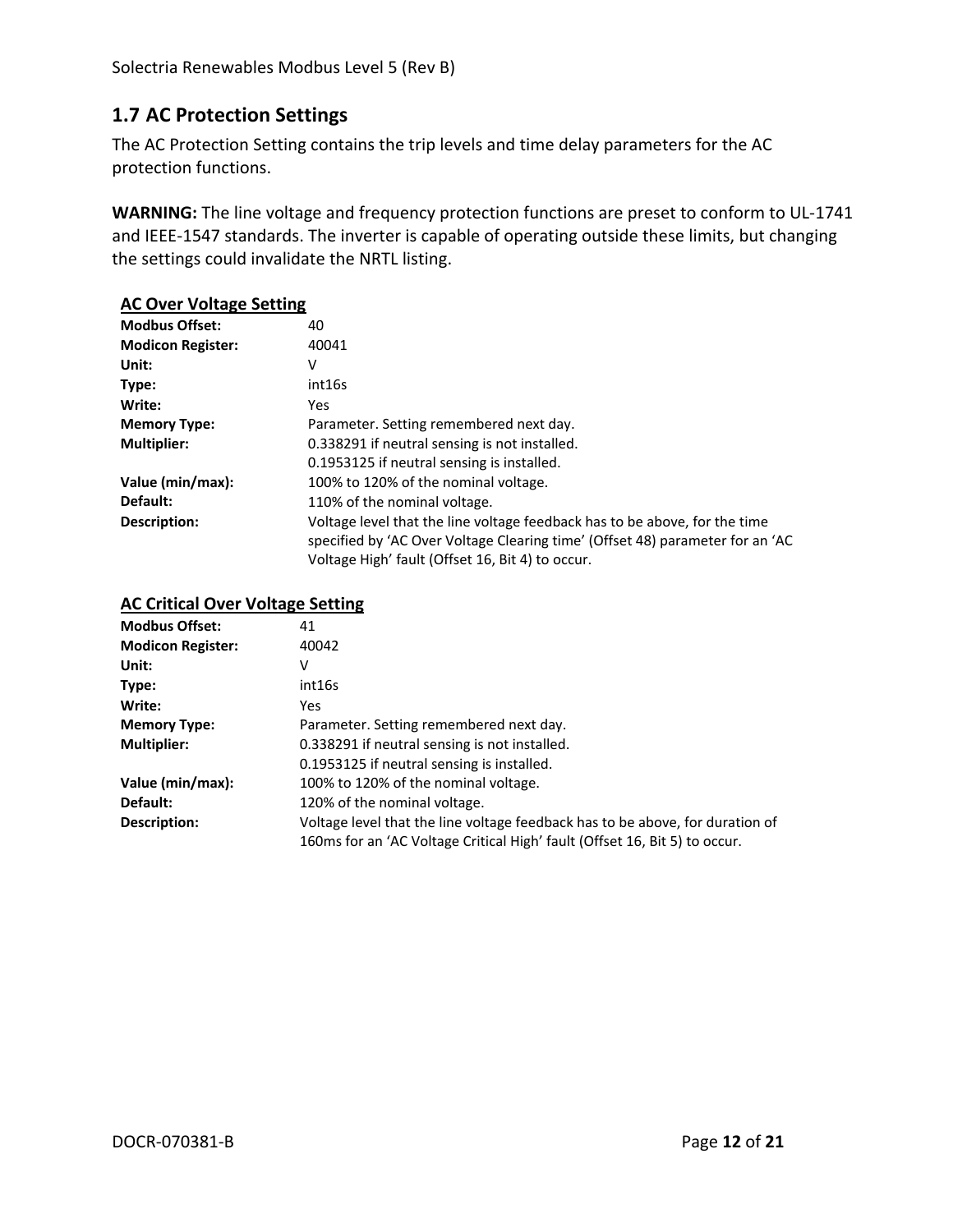#### **AC Reconnect Over Voltage Setting**

| <b>Modbus Offset:</b>    | 42                                                                                                                                                                   |
|--------------------------|----------------------------------------------------------------------------------------------------------------------------------------------------------------------|
| <b>Modicon Register:</b> | 40043                                                                                                                                                                |
| Unit:                    | V                                                                                                                                                                    |
| Type:                    | int16s                                                                                                                                                               |
| Write:                   | No                                                                                                                                                                   |
| <b>Memory Type:</b>      | Parameter. Setting remembered next day.                                                                                                                              |
| <b>Multiplier:</b>       | 0.338291 if neutral sensing is not installed.                                                                                                                        |
|                          | 0.1953125 if neutral sensing is installed.                                                                                                                           |
| Description:             | Voltage level that the line voltage feedback has to be below, for the inverter to<br>clear the 'AC Voltage High' fault (Offset 16, Bit 4) and reconnect to the grid. |

| <b>AC Under Voltage Setting</b>   |                                                                                                                                                                 |
|-----------------------------------|-----------------------------------------------------------------------------------------------------------------------------------------------------------------|
| <b>Modbus Offset:</b><br>43       |                                                                                                                                                                 |
| <b>Modicon Register:</b><br>40044 |                                                                                                                                                                 |
| v                                 |                                                                                                                                                                 |
| int16s                            |                                                                                                                                                                 |
| Yes                               |                                                                                                                                                                 |
| <b>Memory Type:</b>               | Parameter. Setting remembered next day.                                                                                                                         |
|                                   | 0.338291 if neutral sensing is not installed.                                                                                                                   |
|                                   | 0.1953125 if neutral sensing is installed.                                                                                                                      |
| Value (min/max):                  | 50% to 100% of the nominal voltage.                                                                                                                             |
|                                   | 88% of the nominal voltage                                                                                                                                      |
|                                   | Voltage level that the line voltage feedback has to be below, for the time<br>specified by 'AC Under Voltage Clearing Time' (Offset 49) for an 'AC Voltage Low' |
|                                   | fault (Offset 16, Bit 3) to occur.                                                                                                                              |

#### **AC Critical Under Voltage Setting**

| <b>Modbus Offset:</b>    | 44                                                                               |
|--------------------------|----------------------------------------------------------------------------------|
| <b>Modicon Register:</b> | 40045                                                                            |
| Unit:                    | v                                                                                |
| Type:                    | int16s                                                                           |
| Write:                   | Yes                                                                              |
| <b>Memory Type:</b>      | Parameter. Setting remembered next day.                                          |
| <b>Multiplier:</b>       | 0.338291 if neutral sensing is not installed.                                    |
|                          | 0.1953125 if neutral sensing is installed.                                       |
| Value (min/max):         | 50% to 100% of the nominal voltage.                                              |
| Default:                 | 50% of the nominal voltage.                                                      |
| Description:             | Voltage level that the line voltage feedback has to be below, for 160ms duration |
|                          | for an 'AC Voltage Critical Low' fault (Offset 16, Bit 2) to occur.              |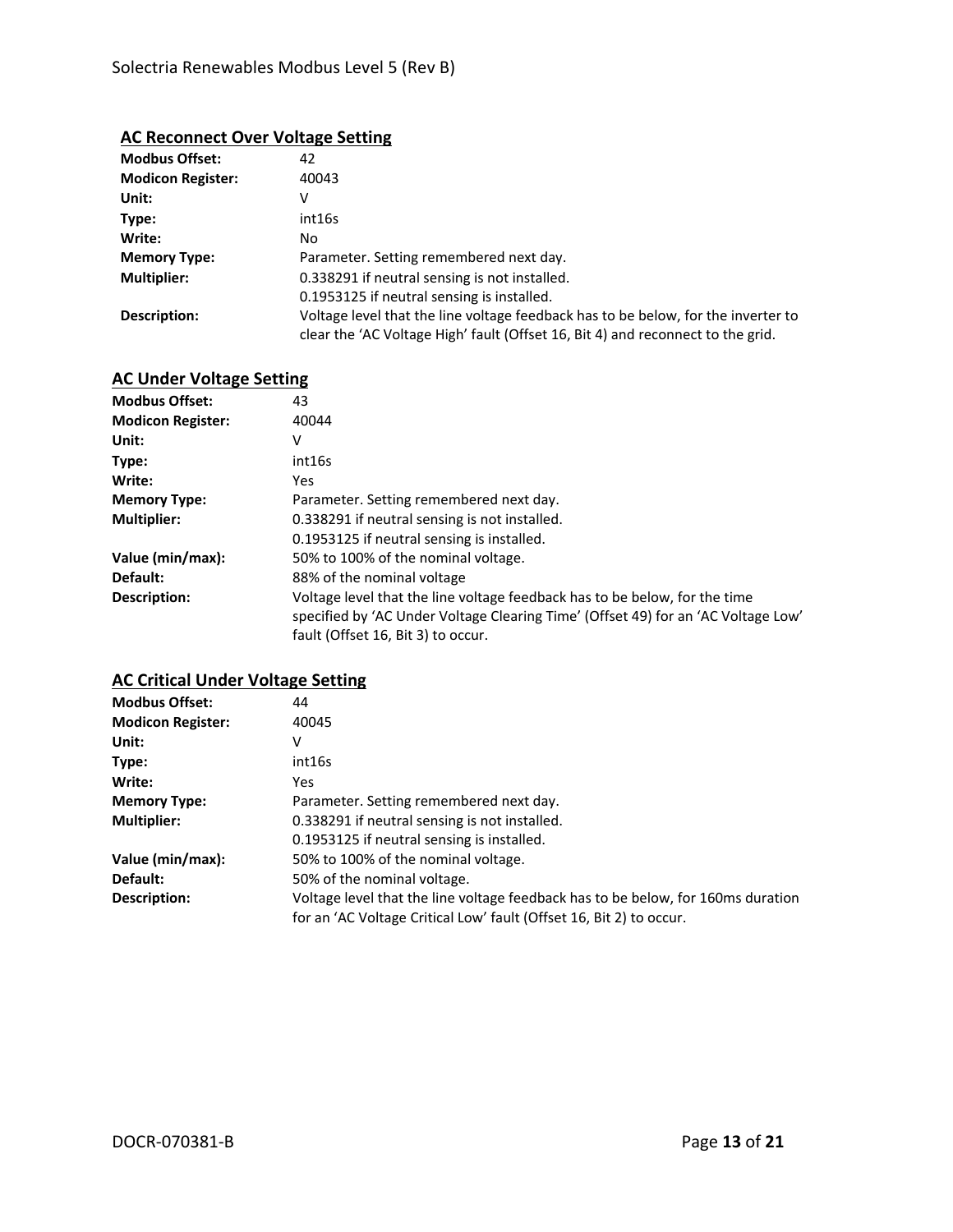#### **AC Over Frequency Setting**

| <b>Modbus Offset:</b>    | 45                                                                      |
|--------------------------|-------------------------------------------------------------------------|
| <b>Modicon Register:</b> | 40046                                                                   |
| Unit:                    | Hz                                                                      |
| Type:                    | int16s                                                                  |
| Write:                   | No.                                                                     |
| <b>Memory Type:</b>      |                                                                         |
| <b>Multiplier:</b>       | 0.0488280                                                               |
| Data Value:              | 1239                                                                    |
| <b>Scaled Value:</b>     | 60.5                                                                    |
| Default:                 | 60.5 Hz                                                                 |
| Description:             | Line frequency has to be above this value, for duration of 160ms for an |
|                          | 'AC Frequency High' (Offset 16, Bit 13) fault to occur.                 |

#### **AC Under Frequency Setting**

| <b>Modbus Offset:</b>    | 46                                                                                                                                      |
|--------------------------|-----------------------------------------------------------------------------------------------------------------------------------------|
| <b>Modicon Register:</b> | 40047                                                                                                                                   |
| Unit:                    | Hz                                                                                                                                      |
| Type:                    | int16s                                                                                                                                  |
| Write:                   | Yes.                                                                                                                                    |
| <b>Memory Type:</b>      | Parameter. Setting remembered next day.                                                                                                 |
| <b>Multiplier:</b>       | 0.0488280                                                                                                                               |
| Data Value (Min/Max):    | 1167/1225                                                                                                                               |
| Scaled Value (Min/Max):  | 57/59.8                                                                                                                                 |
| Default:                 | 59.3 Hz                                                                                                                                 |
| Description:             | Line frequency has to be below this value, for the time specified by<br>'AC Under Frequency Clearing Time' (Offset 50) parameter for an |
|                          | 'AC Frequency Low' (Offset 16, Bit 12) fault to occur.                                                                                  |

### **AC Critical Under Frequency Setting**

| <b>Modbus Offset:</b>    | 47                                                                                                                                |
|--------------------------|-----------------------------------------------------------------------------------------------------------------------------------|
| <b>Modicon Register:</b> | 40048                                                                                                                             |
| Unit:                    | Hz                                                                                                                                |
| Type:                    | int16s                                                                                                                            |
| Write:                   | No.                                                                                                                               |
| <b>Memory Type:</b>      | ۰                                                                                                                                 |
| <b>Multiplier:</b>       | 0.0488280                                                                                                                         |
| Data Value:              | 1167                                                                                                                              |
| <b>Scaled Value:</b>     | 57                                                                                                                                |
| <b>Default</b>           | 57.0 Hz                                                                                                                           |
| Description:             | Line frequency has to be below this value, for duration of 160ms for an<br>'AC Frequency Low' (Offset 16, Bit 12) fault to occur. |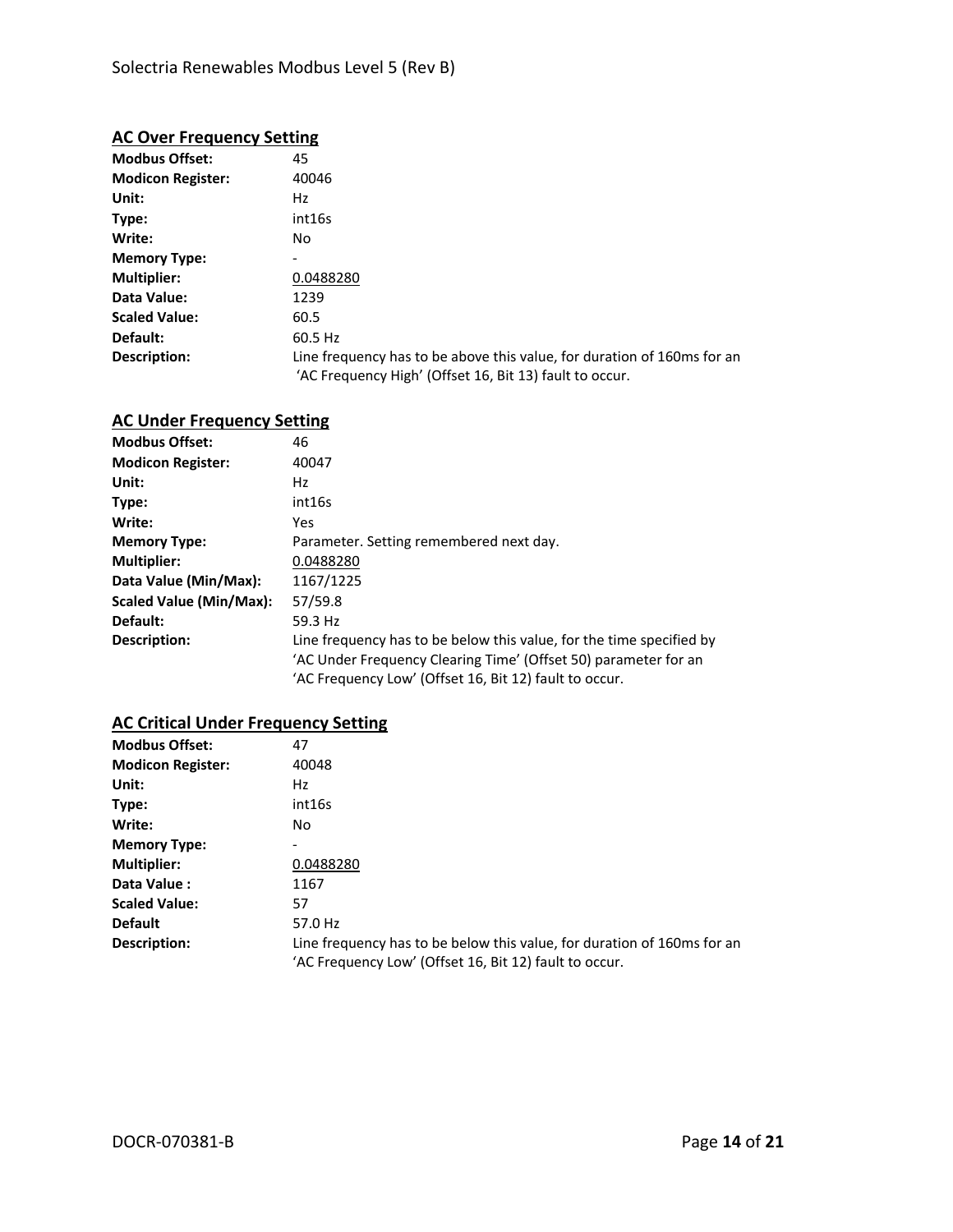#### **AC Over Voltage Clearing Time**

| <b>Modbus Offset:</b>    | 48                                                                                                                                                                                         |
|--------------------------|--------------------------------------------------------------------------------------------------------------------------------------------------------------------------------------------|
| <b>Modicon Register:</b> | 40049                                                                                                                                                                                      |
| Unit:                    | sec                                                                                                                                                                                        |
| Type:                    | int16u                                                                                                                                                                                     |
| Write:                   | Yes.                                                                                                                                                                                       |
| <b>Memory Type:</b>      | Parameter. Setting remembered next day.                                                                                                                                                    |
| <b>Multiplier:</b>       | 0.0100000                                                                                                                                                                                  |
| Data Value (Min/Max):    | 16/3000                                                                                                                                                                                    |
| Scaled Value (Min/Max):  | 0.16/30                                                                                                                                                                                    |
| Default:                 | 1 second (scaled value = 1, data value = $100$ )                                                                                                                                           |
| Description:             | Duration that the line voltage feedback has to be above the level specified by the<br>'AC Over Voltage Setting' (Offset 40) for an 'AC Voltage High' fault<br>(Offset 16, Bit 4) to occur. |

### **AC Under Voltage Clearing Time**

| <b>Modbus Offset:</b>    | 49                                                                                 |
|--------------------------|------------------------------------------------------------------------------------|
| <b>Modicon Register:</b> | 40050                                                                              |
| Unit:                    | sec                                                                                |
| Type:                    | int16u                                                                             |
| Write:                   | <b>Yes</b>                                                                         |
| <b>Memory Type:</b>      | Parameter. Setting remembered next day.                                            |
| <b>Multiplier:</b>       | 0.0100000                                                                          |
| Data Value (Min/Max):    | 16/3000                                                                            |
| Scaled Value (Min/Max):  | 0.16/30                                                                            |
| Default:                 | 2 seconds (scaled value $=2$ , data value $= 200$ )                                |
| Description:             | Duration that the line voltage feedback has to be below the level specified by the |
|                          | 'AC Under Voltage Setting' (Offset 43) for an 'AC Voltage Low' (Offset 16, Bit 3)  |
|                          | fault to occur.                                                                    |

### **AC Under Frequency Clearing Time**

| <b>Modbus Offset:</b>    | 50                                                                               |
|--------------------------|----------------------------------------------------------------------------------|
| <b>Modicon Register:</b> | 40051                                                                            |
| Unit:                    | sec                                                                              |
| Type:                    | int16u                                                                           |
| Write:                   | Yes.                                                                             |
| <b>Memory Type:</b>      | Parameter. Setting remembered next day.                                          |
| <b>Multiplier:</b>       | 0.0100000                                                                        |
| Data Value (Min/Max):    | 16/30000                                                                         |
| Scaled Value (Min/Max):  | 0.16/300                                                                         |
| Default:                 | 300 seconds (scaled value = 300, data value = 30000)                             |
|                          | Duration that the line frequency feedback has to be below the level specified by |
| Description:             | 'AC Under Frequency Setting' (Offset 46) for an 'AC Frequency Low'               |
|                          | (Offset 16, Bit 12) fault to occur.                                              |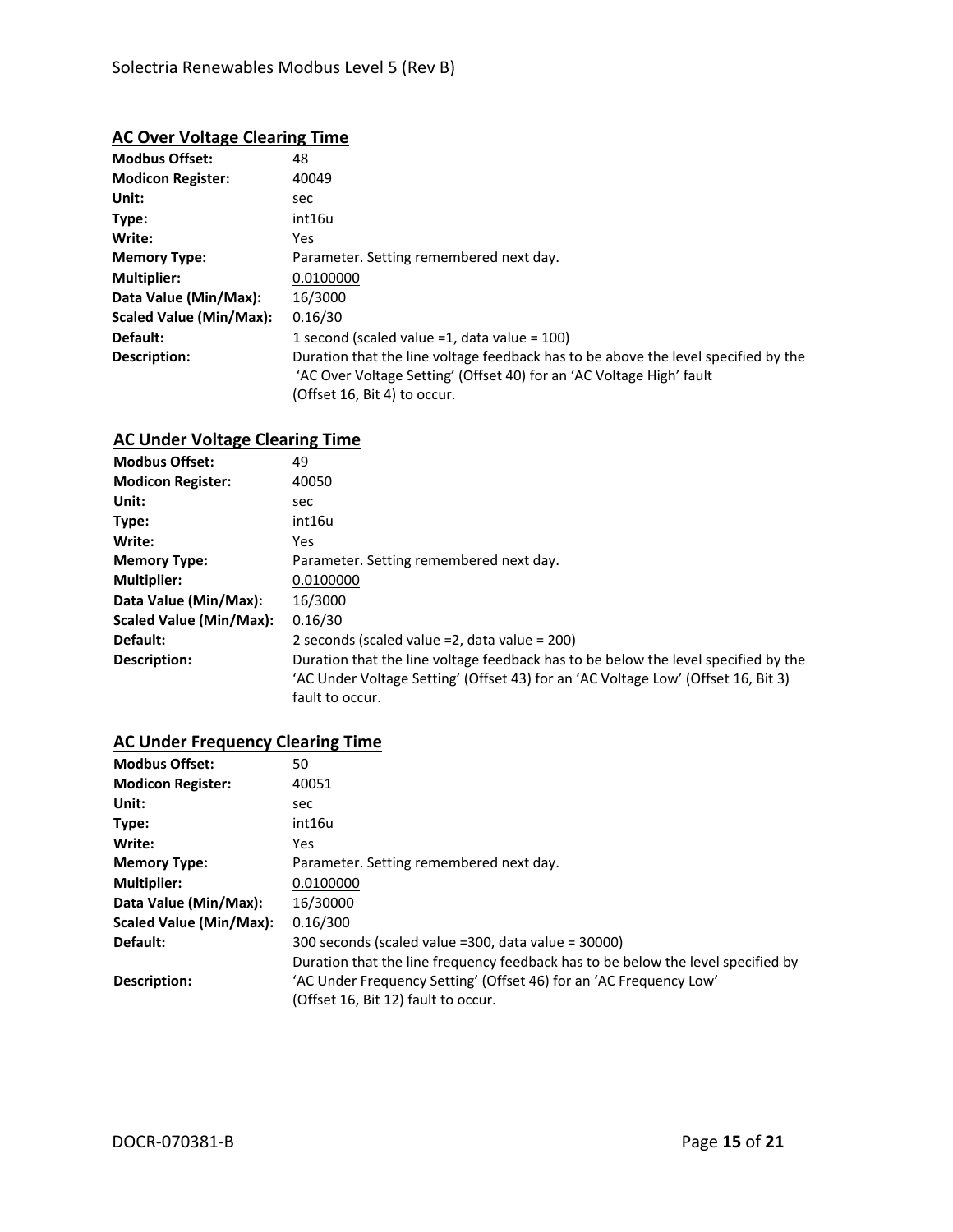#### **UL Fault Reconnect Wait Time Setting**

| <b>Modbus Offset:</b>    | 51                                                             |
|--------------------------|----------------------------------------------------------------|
| <b>Modicon Register:</b> | 40052                                                          |
| Unit:                    | sec                                                            |
| Type:                    | int16u                                                         |
| Write:                   | Yes                                                            |
| <b>Memory Type:</b>      | Parameter. Setting remembered next day.                        |
| <b>Multiplier:</b>       | 0.0100000                                                      |
| Data Value (Min/Max):    | 100/30000                                                      |
| Scaled Value (Min/Max):  | 1/300                                                          |
| Default:                 | 300 seconds (scaled value = 300, data value = 30000)           |
| Description:             | Duration the inverter remains disconnected from the grid after |
|                          | a protection fault is cleared.                                 |

#### **Protection Fault Recovery Time Left**

| <b>Modbus Offset:</b>    | 113                                                                                                                                                                      |
|--------------------------|--------------------------------------------------------------------------------------------------------------------------------------------------------------------------|
| <b>Modicon Register:</b> | 40114                                                                                                                                                                    |
| Unit:                    | sec                                                                                                                                                                      |
| Type:                    | int16u                                                                                                                                                                   |
| Write:                   | Yes.                                                                                                                                                                     |
| <b>Memory Type:</b>      | Variable. Immediate effect, but is not remembered the next day.                                                                                                          |
| <b>Multiplier:</b>       | 0.0100000                                                                                                                                                                |
| Data Value (Min/Max):    | 100/30000                                                                                                                                                                |
| Scaled Value (Min/Max):  | 1/300                                                                                                                                                                    |
| Description:             | Countdown for the inverter to reconnect to the grid after a protection<br>fault is cleared. Countdown starts from 'UL Fault Reconnect Wait Time<br>Setting' (Offset 51). |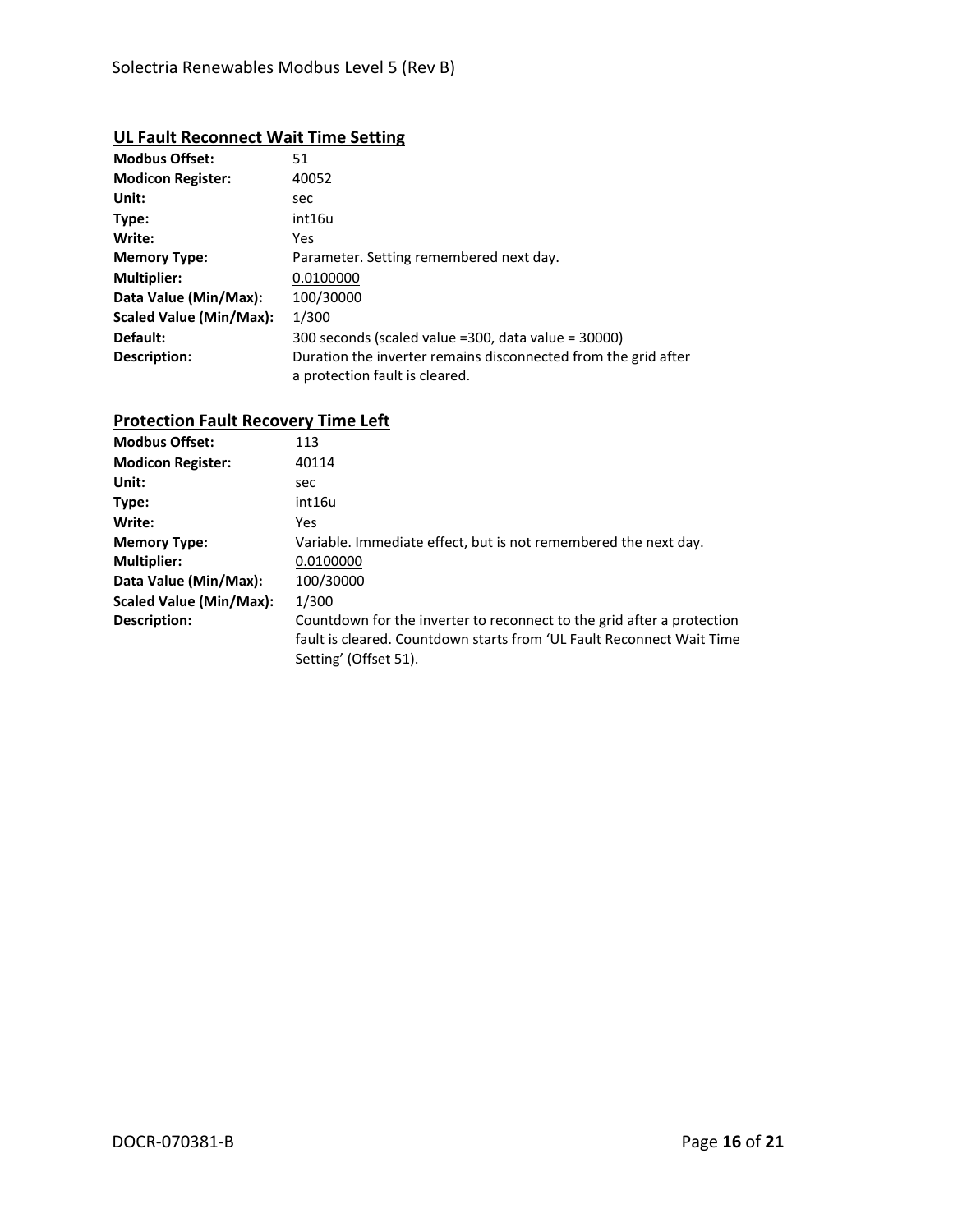### **1.8 Power Control**

### **Real Power Current Limit Percentage**

| <b>Modbus Offset:</b>    | 61                                                                                                     |
|--------------------------|--------------------------------------------------------------------------------------------------------|
| <b>Modicon Register:</b> | 40062                                                                                                  |
| Unit:                    | %                                                                                                      |
| Type:                    | int16u                                                                                                 |
| Write:                   | <b>Yes</b>                                                                                             |
| <b>Memory Type:</b>      | Variable. Immediate effect, but is not remembered the next day.                                        |
| <b>Multiplier:</b>       | 0.0061035                                                                                              |
| Data Value (Min/Max):    | 164/16384                                                                                              |
| Scaled Value (Min/Max):  | 1/100                                                                                                  |
| Description:             | Maximum real power output setting expressed as a percentage of the<br>inverter's nominal power rating. |

### **Disable Power Remotely By Message**

| <b>Modbus Offset:</b>    | 112                                                                                                       |
|--------------------------|-----------------------------------------------------------------------------------------------------------|
| <b>Modicon Register:</b> | 40113                                                                                                     |
| Unit:                    |                                                                                                           |
| Type:                    | int16u                                                                                                    |
| Write:                   | Yes.                                                                                                      |
| <b>Memory Type:</b>      | Variable. Immediate effect, but is not remembered the next day.                                           |
| <b>Multiplier:</b>       |                                                                                                           |
| Data Value (Min/Max):    | 0/1                                                                                                       |
| Description:             | When this register is set to 1 power output is disabled. A register<br>value of '0' enables power output. |
|                          |                                                                                                           |

This register resets to value '0' when the inverter is started.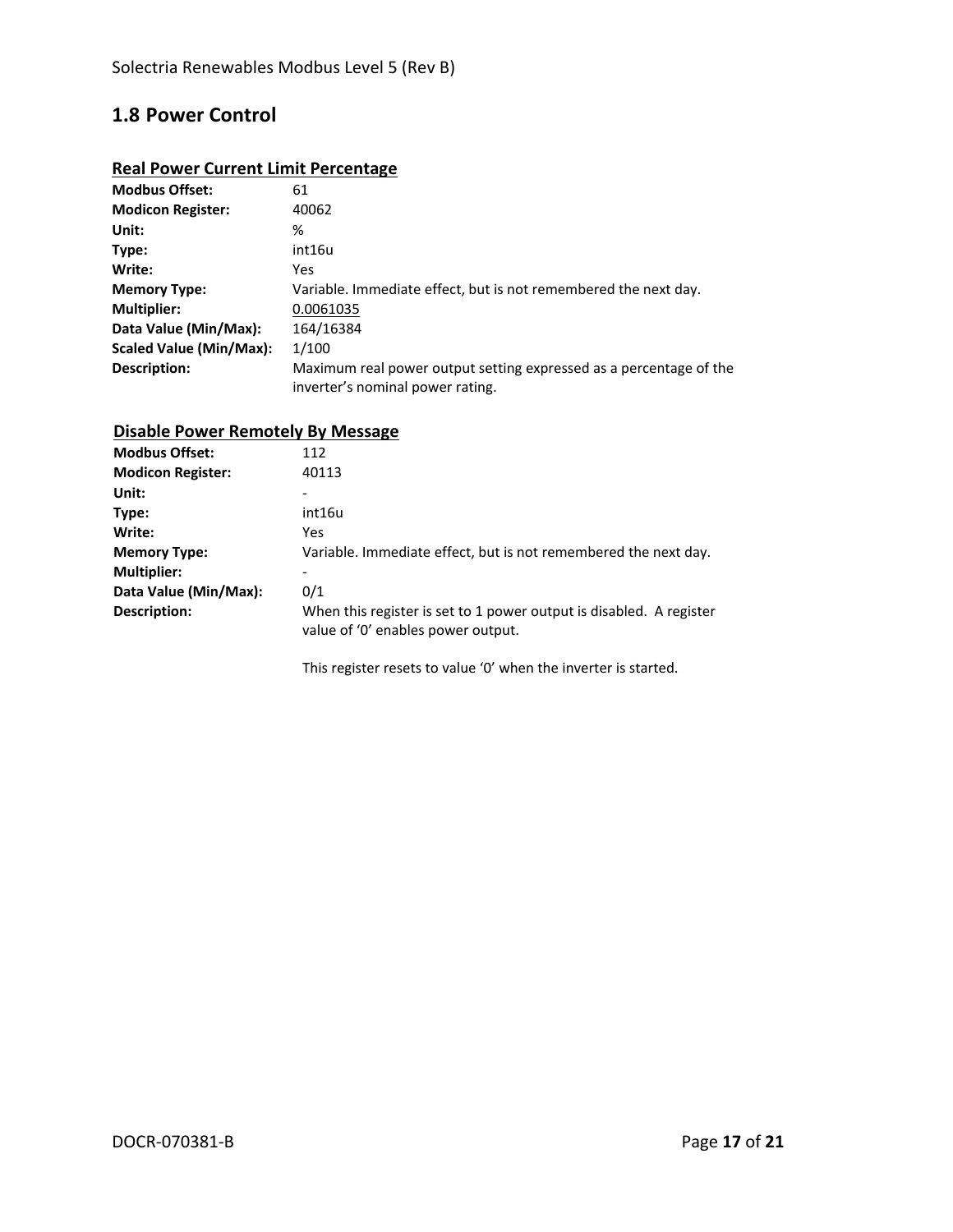# **1.9 Temperature Feedback**

### **Internal Temperature 1**

| <b>Modbus Offset:</b>    | 84                             |
|--------------------------|--------------------------------|
| <b>Modicon Register:</b> | 40085                          |
| Unit:                    | °C                             |
| Type:                    | int16s                         |
| Write:                   | No                             |
| <b>Memory Type:</b>      |                                |
| <b>Multiplier:</b>       | 0.0976563                      |
| Data Value (Min/Max):    | $-410/1536$                    |
| Scaled Value (Min/Max):  | $-40/150$                      |
| Description:             | Power Stage IGBT 1 temperature |

### **Internal Temperature 2**

| <b>Modbus Offset:</b>    | 85                             |
|--------------------------|--------------------------------|
| <b>Modicon Register:</b> | 40086                          |
| Unit:                    | °C                             |
| Type:                    | int16s                         |
| Write:                   | No                             |
| <b>Memory Type:</b>      |                                |
| <b>Multiplier:</b>       | 0.0976563                      |
| Data Value (Min/Max):    | $-410/1536$                    |
| Scaled Value (Min/Max):  | $-40/150$                      |
| Description:             | Power Stage IGBT 2 temperature |

#### **Internal Temperature 3**

| <b>Modbus Offset:</b>    | 86                             |
|--------------------------|--------------------------------|
| <b>Modicon Register:</b> | 40087                          |
| Unit:                    | °C                             |
| Type:                    | int16s                         |
| Write:                   | No                             |
| <b>Memory Type:</b>      |                                |
| <b>Multiplier:</b>       | 0.0976563                      |
| Data Value (Min/Max):    | $-410/1536$                    |
| Scaled Value (Min/Max):  | $-40/150$                      |
| Description:             | Power Stage IGBT 3 temperature |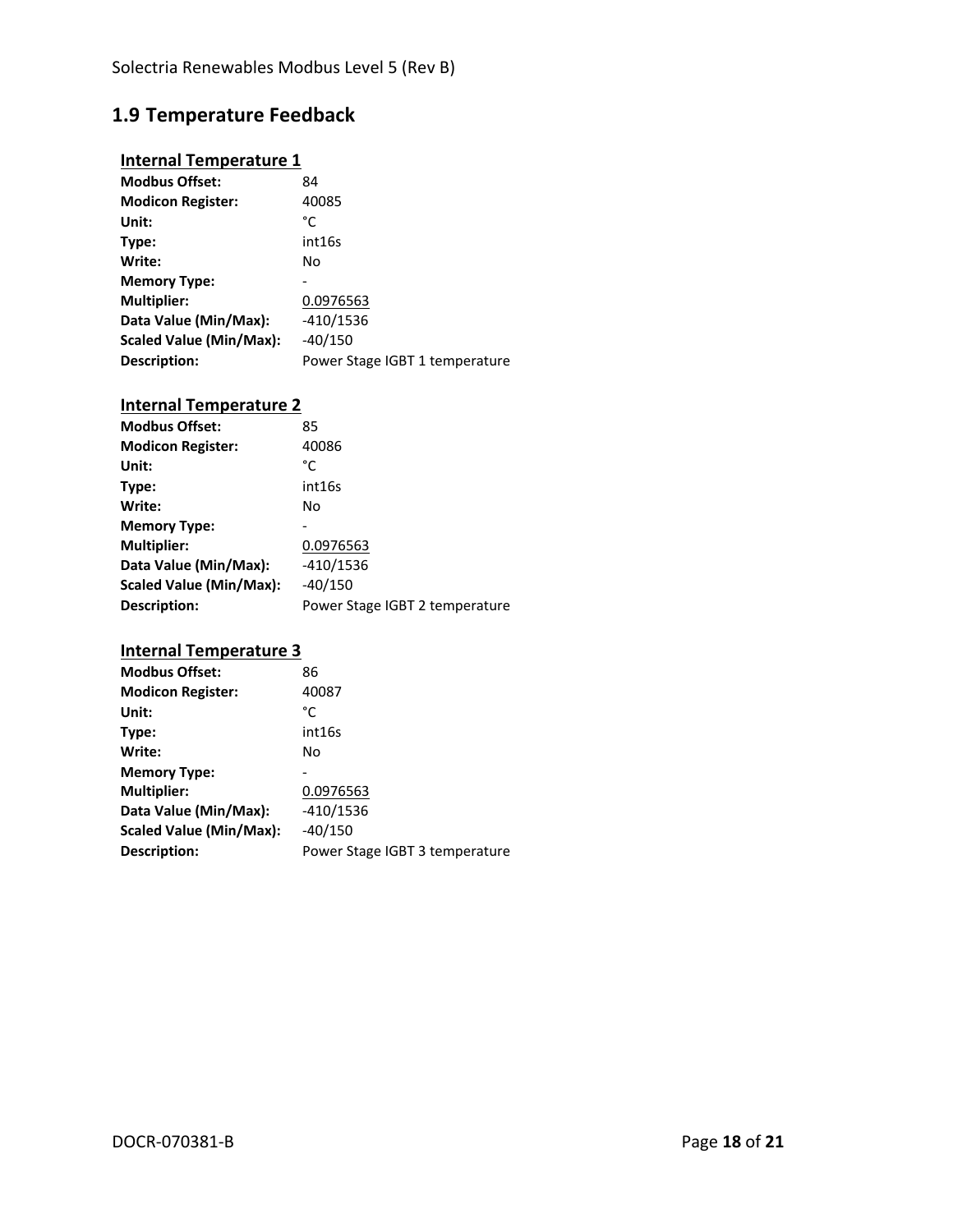# **1.10 Communications Settings**

| <b>Network ID</b>        |                                         |
|--------------------------|-----------------------------------------|
| <b>Modbus Offset:</b>    | 14                                      |
| <b>Modicon Register:</b> | 40015                                   |
| Unit:                    |                                         |
| Type:                    | int16u                                  |
| Write:                   | Yes                                     |
| <b>Memory Type:</b>      | Parameter. Setting remembered next day. |
| <b>Multiplier:</b>       |                                         |
| Data Value (Min/Max):    | 1/16                                    |
| Description:             | Modbus ID of the Inverter.              |

# **1.11 Nameplate Information**

| <b>Inverter Mfg Year and Month</b> |                                                                                         |
|------------------------------------|-----------------------------------------------------------------------------------------|
| <b>Modbus Offset:</b>              | 31                                                                                      |
| <b>Modicon Register:</b>           | 40032                                                                                   |
| Unit:                              |                                                                                         |
| Type:                              | int16u                                                                                  |
| Write:                             | No                                                                                      |
| <b>Memory Type:</b>                |                                                                                         |
| <b>Multiplier:</b>                 |                                                                                         |
| Description:                       | Inverter Serial Number appears as YYMMDD-##; this register is for YYMM in hex<br>format |

| <b>Inverter Mfg Day and Serial Number</b> |
|-------------------------------------------|
|-------------------------------------------|

| <b>Modbus Offset:</b>    | 32                                                                                      |
|--------------------------|-----------------------------------------------------------------------------------------|
| <b>Modicon Register:</b> | 40033                                                                                   |
| Unit:                    | -                                                                                       |
| Type:                    | int16u                                                                                  |
| Write:                   | No                                                                                      |
| <b>Memory Type:</b>      | -                                                                                       |
| <b>Multiplier:</b>       | -                                                                                       |
| Description:             | Inverter Serial Number appears as YYMMDD-##; this register is for DD## in hex<br>format |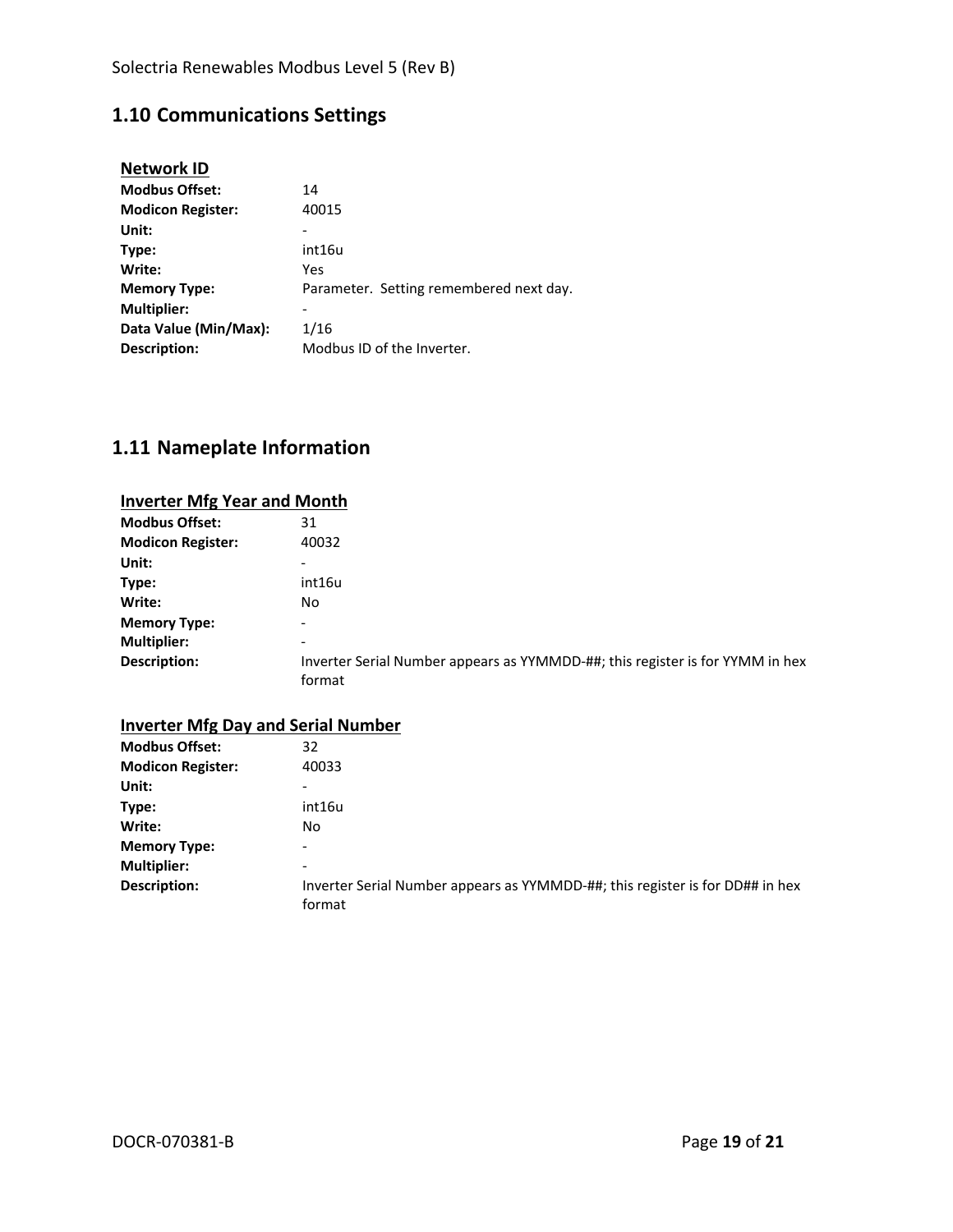# **Modbus Register Table**

| <b>Register</b> | <b>Offset</b>  | <b>Description</b>                   | Group                  | Unit                     | <b>Multiplier</b>        | <b>Type</b> | Write     |
|-----------------|----------------|--------------------------------------|------------------------|--------------------------|--------------------------|-------------|-----------|
| 40001           | $\mathbf 0$    | DC Voltage                           | Metering               | $\vee$                   | 0.1953125                | int16s      | <b>No</b> |
| 40002           | $\mathbf{1}$   | Apparent AC Power Output             | Metering               | VA                       | 19.53125                 | int16s      | No        |
| 40003           | $\overline{2}$ | AC Grid Frequency                    | Metering               | Hz                       | 0.048828                 | int16u      | No        |
| 40005           | 4              | L1-to-L2 AC Voltage                  | Metering               | $\vee$                   | 0.1953125                | int16s      | No        |
| 40006           | 5              | L2-to-L3 AC Voltage                  | Metering               | $\vee$                   | 0.1953125                | int16s      | No        |
| 40007           | 6              | L1-to-L3 AC Voltage                  | Metering               | $\vee$                   | 0.1953125                | int16s      | No        |
| 40008           | $\overline{7}$ | Phase Sequence                       | Metering               | $\overline{a}$           |                          | int16u      | No        |
| 40009           | 8              | <b>AC Energy MSW</b>                 | Energy                 | kWh                      | 0.1                      | int16u      | No        |
| 40010           | 9              | <b>AC Energy LSW</b>                 | Energy                 | kWh                      | 0.1                      | int16u      | No        |
| 40012           | 11             | On-Grid Hours                        | <b>Historical Stat</b> | hour                     | 1                        | int16u      | No        |
| 40013           | 12             | Fan On-Time Hours                    | <b>Historical Stat</b> | hour                     | 1                        | int16u      | No        |
| 40014           | 13             | <b>AC Contactor Cycles</b>           | <b>Historical Stat</b> | $\overline{\phantom{a}}$ | 1                        | int16u      | No        |
| 40015           | 14             | Network ID                           | Communications         | $\overline{\phantom{a}}$ | $\overline{\phantom{a}}$ | int16u      | Yes       |
| 40016           | 15             | <b>Critical Alarms</b>               | Alarms                 | $\overline{\phantom{a}}$ | $\overline{\phantom{a}}$ | int16u      | No        |
| 40017           | 16             | <b>Informative Alarms 1</b>          | Alarms                 | $\overline{\phantom{a}}$ | $\blacksquare$           | int16u      | No        |
| 40019           | 18             | <b>Inverter Status</b>               | Alarms                 | $\overline{a}$           |                          | int16u      | No        |
| 40021           | 20             | Zone 1 DC Current                    | SolZone                | Α                        | 0.1                      | int16s      | No        |
| 40022           | 21             | Zone 2 DC Current                    | SolZone                | Α                        | 0.1                      | int16s      | No        |
| 40023           | 22             | Zone 3 DC Current                    | SolZone                | A                        | 0.1                      | int16s      | No        |
| 40024           | 23             | Zone 4 DC Current                    | SolZone                | Α                        | 0.1                      | int16s      | No        |
| 40025           | 24             | Zone 5 DC Current                    | SolZone                | A                        | 0.1                      | int16s      | No        |
| 40026           | 25             | Zone 6 DC Current                    | SolZone                | Α                        | 0.1                      | int16s      | No        |
| 40027           | 26             | Zone 7 DC Current                    | SolZone                | Α                        | 0.1                      | int16s      | No        |
| 40028           | 27             | Zone 8 DC Current                    | SolZone                | Α                        | 0.1                      | int16s      | No        |
| 40029           | 28             | <b>Total DC Current all Zones</b>    | SolZone                | Α                        | 0.1                      | int16s      | No        |
| 40032           | 31             | Inverter Mfg Year and Month          | Nameplate Info         |                          |                          | int16u      | No        |
| 40033           | 32             | Inverter Mfg Day and Serial Number   | Nameplate Info         | $\overline{\phantom{a}}$ |                          | int16u      | No        |
| 40039           | 38             | Modbus Level Supported               | Modbus Level           | $\overline{\phantom{a}}$ |                          | Int16u      | No        |
| 40041           | 40             | AC Over Voltage Setting              | <b>AC Protection</b>   | $\vee$                   | Depends*                 | int16s      | Yes       |
| 40042           | 41             | AC Critical Over Voltage Setting     | <b>AC Protection</b>   | $\vee$                   | Depends*                 | int16s      | Yes       |
| 40043           | 42             | AC Reconnect Over Voltage Setting    | <b>AC Protection</b>   | $\vee$                   | Depends*                 | int16s      | No        |
| 40044           | 43             | <b>AC Under Voltage Setting</b>      | <b>AC Protection</b>   | $\mathsf{V}$             | Depends*                 | int16s      | Yes       |
| 40045           | 44             | AC Critical Under Voltage Setting    | <b>AC Protection</b>   | $\mathsf{V}$             | Depends*                 | int16s      | Yes       |
| 40046           | 45             | <b>AC Over Frequency Setting</b>     | <b>AC Protection</b>   | Hz                       | 0.048828                 | int16s      | No        |
| 40047           | 46             | AC Under Frequency Setting           | <b>AC Protection</b>   | Hz                       | 0.048828                 | int16s      | Yes       |
| 40048           | 47             | AC Critical Under Frequency Setting  | <b>AC Protection</b>   | Hz                       | 0.048828                 | int16s      | No        |
| 40049           | 48             | AC Over Voltage Clearing Time        | <b>AC Protection</b>   | sec                      | 0.01                     | int16u      | Yes       |
| 40050           | 49             | AC Under Voltage Clearing Time       | <b>AC Protection</b>   | sec                      | 0.01                     | int16u      | Yes       |
| 40051           | 50             | AC Under Frequency Clearing Time     | <b>AC Protection</b>   | sec                      | 0.01                     | int16u      | Yes       |
| 40052           | 51             | UL Fault Reconnect Wait Time Setting | <b>AC Protection</b>   | sec                      | 0.01                     | int16u      | Yes       |
| 40062           | 61             | Real Power Current Limit Pct         | Power Control          | $\%$                     | 0.0061035                | int16u      | Yes       |

\*UL Limits are specified as either Line‐to‐Line (multiplier of 0.338291) or Line‐to‐Neutral (multiplier of 0.1953125) voltages depending on if neutral sensing is installed (Offset 18, bit 3).